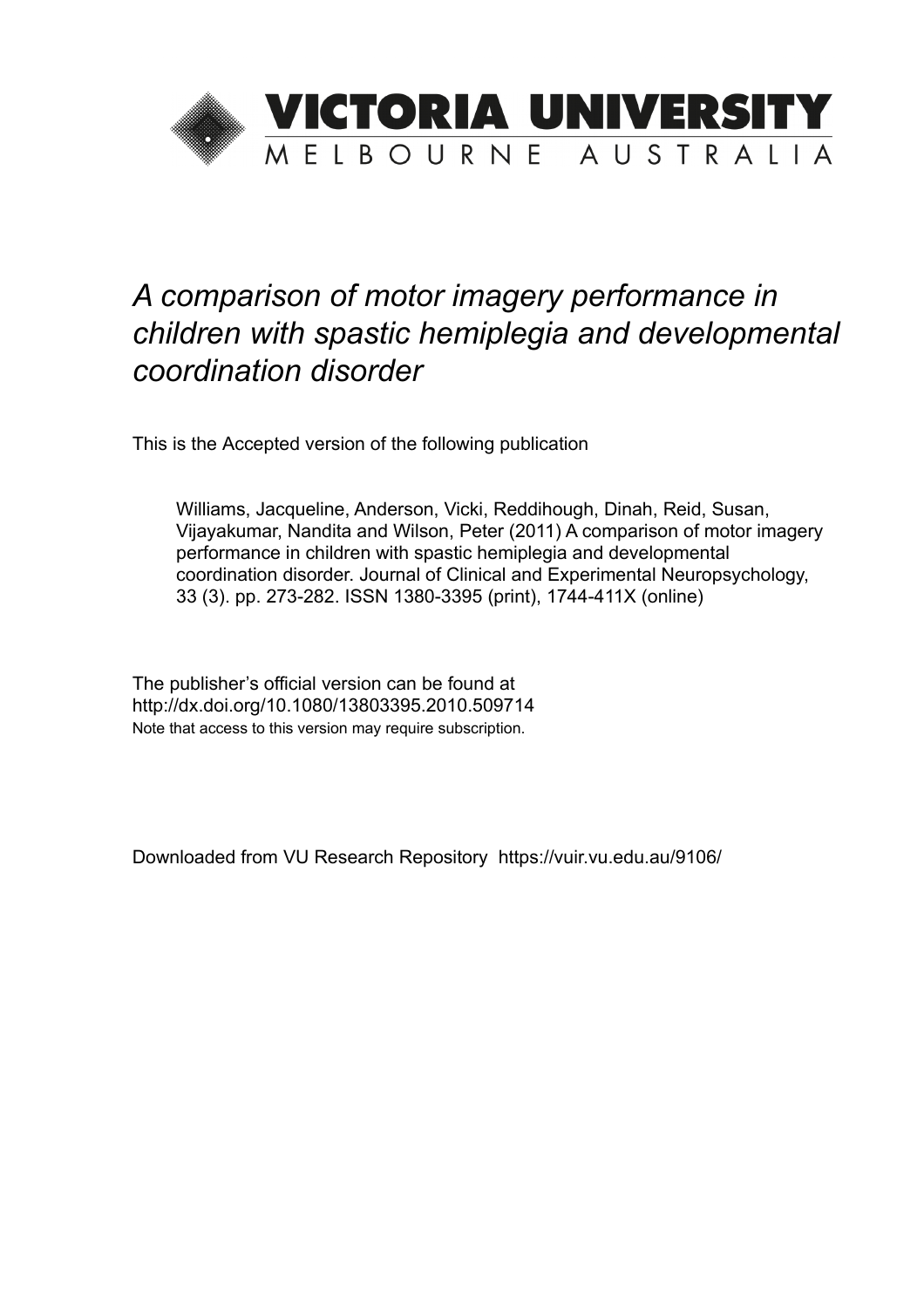# A Comparison of Motor Imagery Performance in Children with Spastic Hemiplegia and Developmental Coordination Disorder

Jacqueline Williams, PhD<sup>1,2</sup>, Vicki Anderson, PhD<sup>2,3</sup>, Dinah S Reddihough, MD<sup>2, 4,5</sup>, Susan M Reid, MClinEpi<sup>24</sup>, Nandita Vijayakumar, BSci(Hons)<sup>2</sup>, Peter H Wilson, PhD<sup>6</sup>

1. Institute of Sport, Exercise and Active Living, and School of Sport and Exercise Science,

Victoria University, Melbourne

- 2. Murdoch Childrens Research Institute, Melbourne
- 3. School of Behavioural Science, University of Melbourne
- 4. Department of Developmental Medicine, Royal Children's Hospital, Melbourne, Australia
- 5. Department of Paediatrics, University of Melbourne, Australia
- 6. Division of Psychology, RMIT University, Melbourne, Australia

Corresponding author:

Jacqueline Williams, PhD

Institute of Sport, Exercise and Active Living

Victoria University, Footscray Park Campus

PO Box 14428

Melbourne, VIC, 8001 Australia

Email: [jacqueline.williams@vu.edu.au](mailto:jacqueline.williams@vu.edu.au)

Phone: +61 3 9919 4025

This research was supported by the Lynne Quayle Charitable Trust Fund, L.E.W. Carty Charitable Fund and the Jack Brockhoff Foundation.

Short title: Motor imagery in CP and DCD.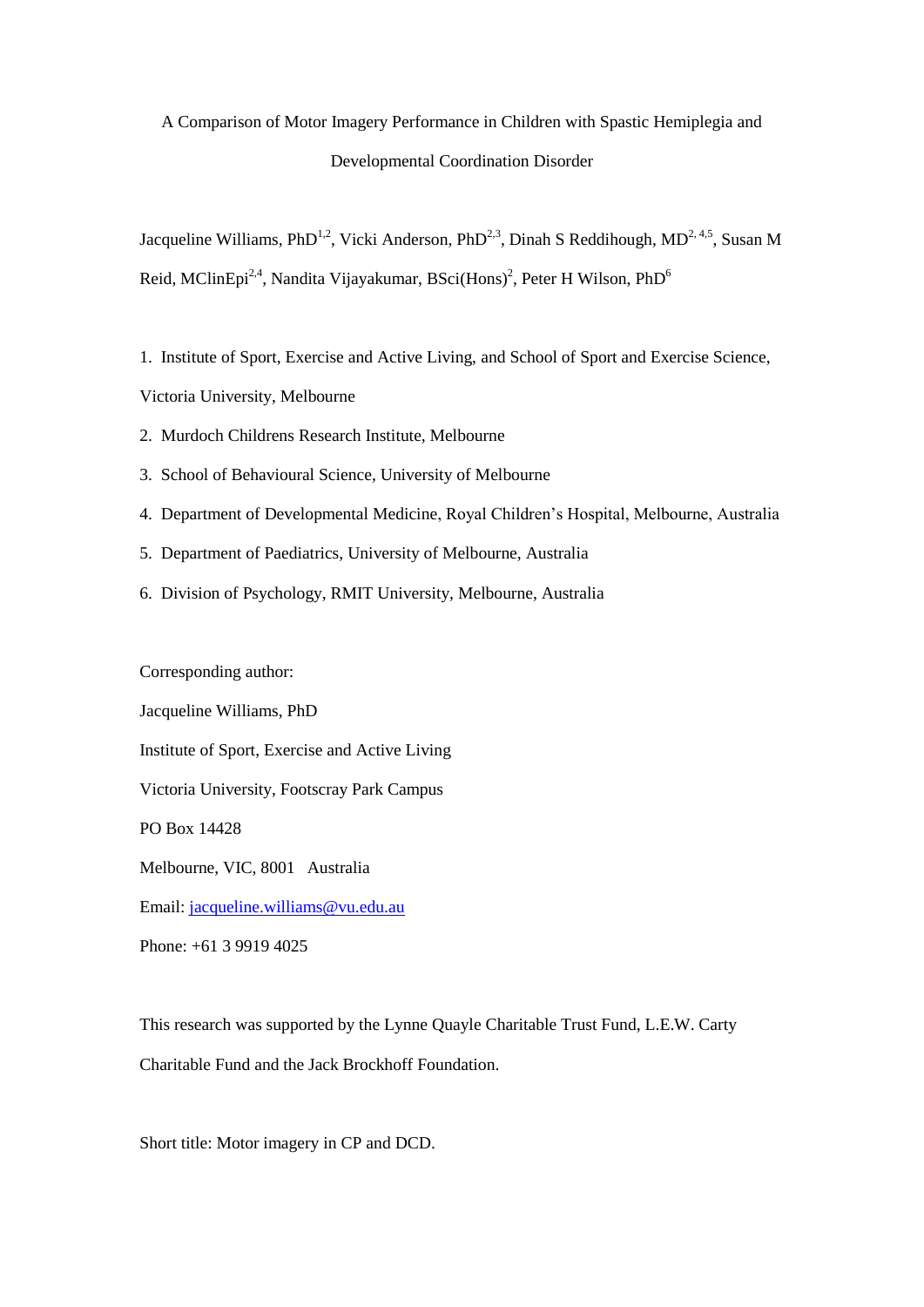#### Abstract

Individuals with hemiplegia have difficulty planning movements, which may stem from deficits in motor imagery ability. We explored motor imagery ability in three groups of 21 children, aged 8-12 years: children with hemiplegia; with Developmental Coordination Disorder (DCD); and a comparison group. They completed two tasks requiring laterality judgements of body parts - hand and whole-body rotation. Accuracy in both was reduced for the motor-impaired groups and response time was atypical for the whole-body task. This suggests motor imagery deficits exist in children with hemiplegia and DCD, supporting previous findings that planning deficits in hemiplegia may result from deficits in motor imagery.

Short title: Motor imagery in CP and DCD.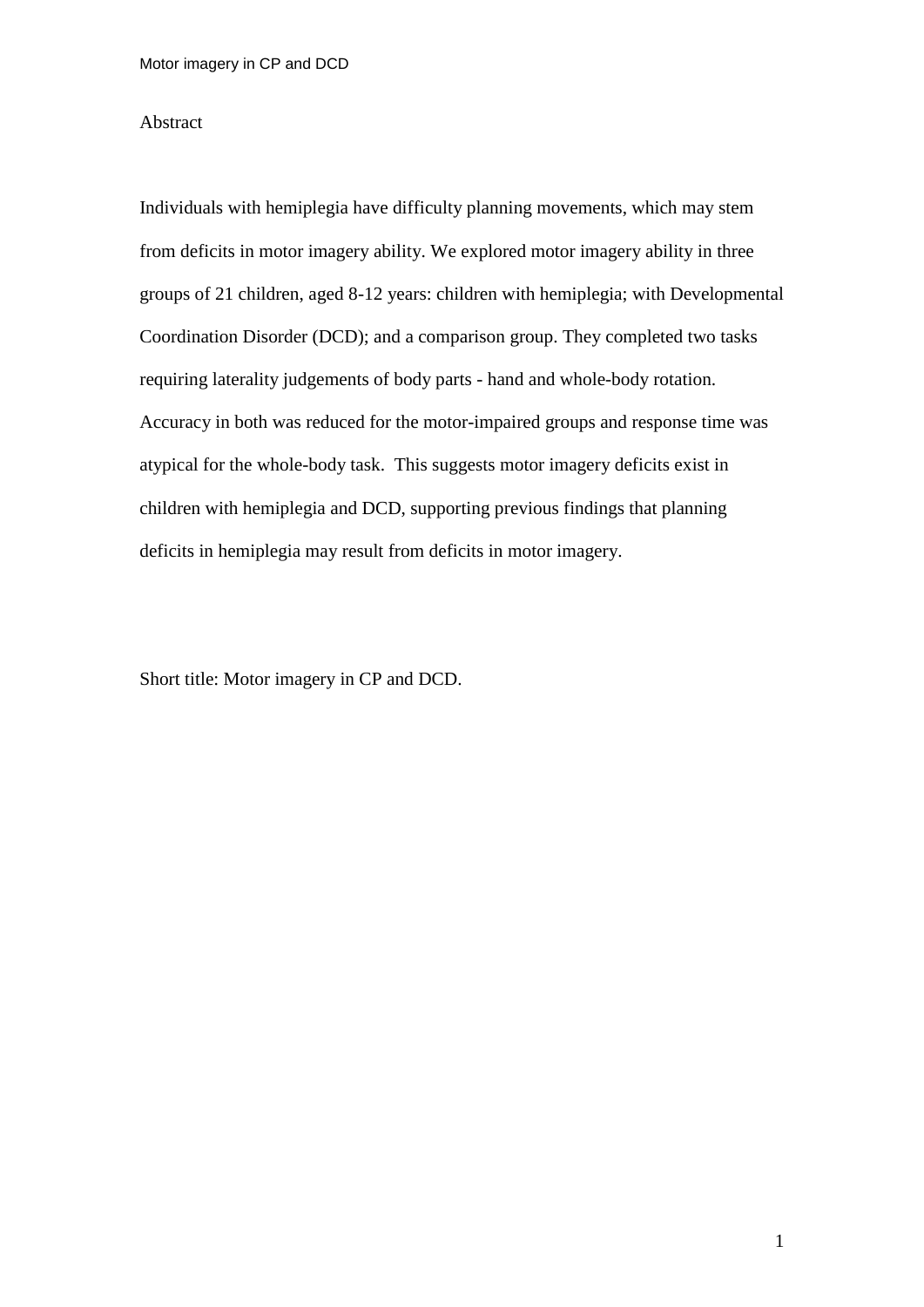Spastic hemiplegia is a condition characterised by muscle spasticity on one side of the body that affects motor skill execution (Miller, 2005). It can occur as a congenital condition (considered a form of cerebral palsy), or later in life following a stroke or other medical condition affecting the central nervous system. The hemiplegia occurs on the opposite side of the body to the cerebral hemisphere that has suffered damage and severity can vary significantly between individuals – some may experience greater impairment to either their upper or lower limb, while others may experience significant impairment to both. Commonly, individuals with spastic hemiplegia experience difficulty with gait, balance and fine motor skills. Children are also likely to experience significant delays in achieving developmental milestones and have difficulty performing motor skills at an age-appropriate level.

Children with Developmental Coordination Disorder (DCD) also experience difficulty acquiring and performing motor skills at an age-appropriate level. DCD is thought to occur in 5-10% of children and presents as a marked impairment in motor skills that interferes significantly with activities of daily living and/or education (APA, 1994). Children with DCD are clumsy and have difficulties with writing, tying shoelaces, walking, running and jumping. DCD is not associated with any known neurological condition and its aetiology currently remains unexplained. However, a series of papers have provided evidence that suggests a deficit in the ability to utilise motor imagery effectively may underlie some of the motor impairment difficulties observed in children with this diagnosis (Deconinck, Spitaels, Fias, & Lenoir, 2009; Maruff, Wilson, Trebilcock, & Currie, 1999; Williams, Thomas, Maruff, Butson, & Wilson, 2006; Williams, Thomas, Maruff, & Wilson, 2008; Wilson et al., 2004; Wilson, Maruff, Ives, & Currie, 2001). Interestingly, a recent line of research has also begun examining whether motor imagery deficits may also be apparent in adolescents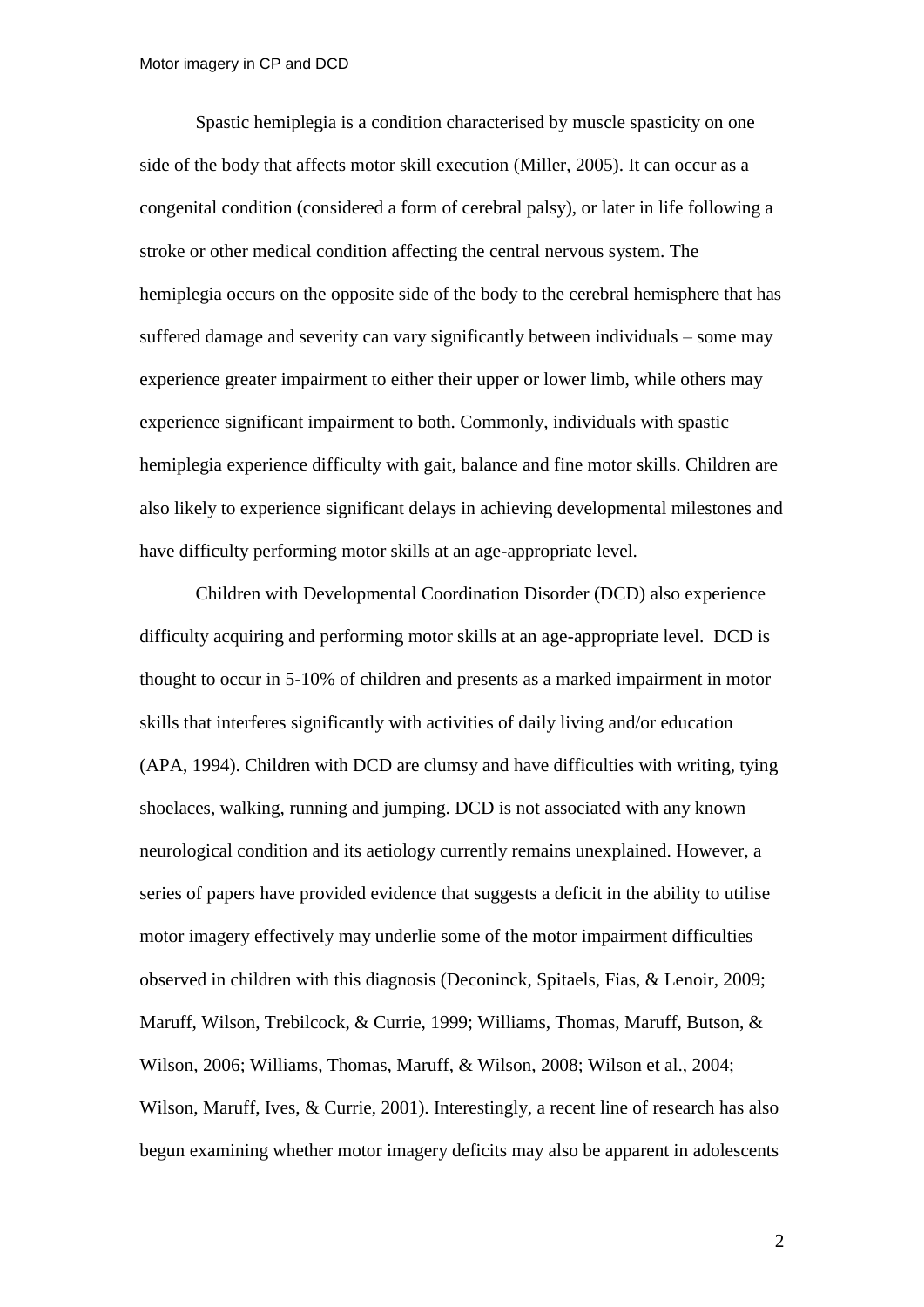with hemiplegia, with these deficits adding to their already obvious motor execution difficulties (Mutsaarts, Steenbergen, & Bekkering, 2007; Steenbergen, van Nimwegen, & Crajé, 2007).

Motor imagery (MI) refers to the mental simulation of a motor act without any overt motor execution (Decety, 1996). It is thought to be a copy of a movement plan coming to consciousness because actual movement has been inhibited (Crammond, 1997) and may be used to predict the outcome of a particular movement. The ability to predict the outcome of movements is considered to be a crucial part of movement planning and also in the ability to accurately utilise internal models of motor control (Blakemore, Wolpert, & Frith, 2002; Flanagan, Vetter, Johansson, & Wolpert, 2003). Forward internal models use a copy of the motor command to predict the outcome of the command. This predicted state is compared to the actual state of the body as the motor command unfolds – external factors may produce differences in the actual outcome when compared to the predicted outcome and these differences can be provided as feedback to update the model, and command, the next time the movement is required (Wolpert, 1997). Hence, internal models provide stability to motor systems, by predicting the outcome of movements before slow, sensori-motor feedback becomes available and are important for smooth, accurate movement. A deficit in the ability to utilise such models may result in slow, poorly coordinated movements, such as those observed in both hemiplegia and DCD.

MI is studied through a number of behavioural paradigms, which have been widely used in adult populations and more often, are now being employed in paediatric samples. Such paradigms include tasks that require individuals to both perform, and imagine performing, a given movement, as well as the mental rotation of body parts. Researchers note that in samples of typical adults, imagined movements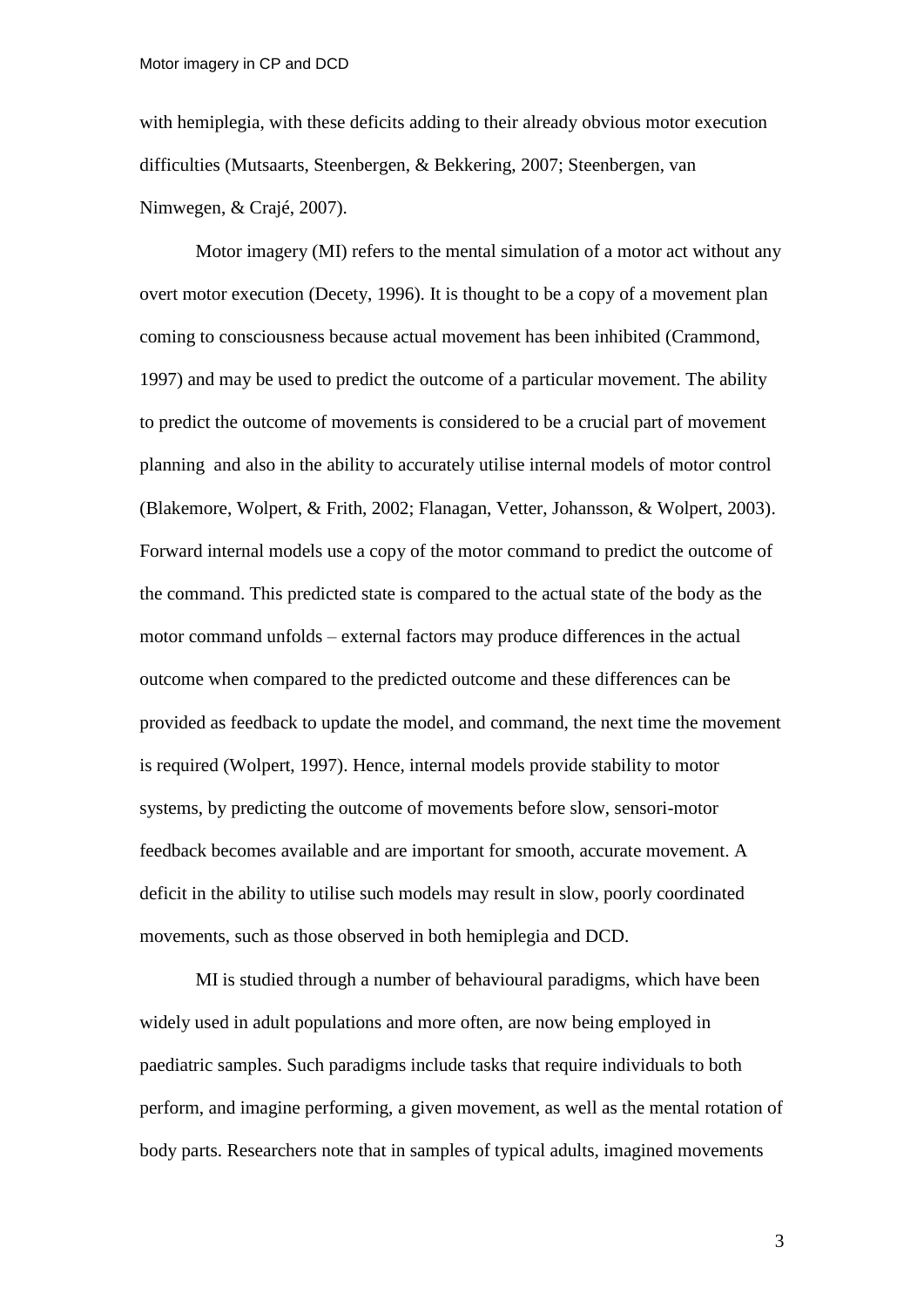are constrained by the same physical and biomechanical limits as actual movements. For example, speed-accuracy trade-offs are observed in imagined movements as they are in physical ones and physically awkward movements take longer to imagine than physically simple movements (e.g. Parsons, 1994; Sirigu et al., 1996). It has also been demonstrated that some adult populations perform atypically on these tasks - for example, patients with posterior parietal lesions (Sirigu, Daprati, Pradat-Diehl, Franck, & Jeannerod, 1999; Sirigu et al., 1996), Parkinson's Disease (Amick, Schendan, Ganis, & Cronin-Golomb, 2006) and apraxia (Tomasino, Rumiati, & Umiltá, 2003).

Interestingly, while it has repeatedly been shown that typically developing children are constrained by the same speed-accuracy trade-offs and biomechanical constraints during MI tasks as adults (e.g. Caeyenberghs, van Roon, Swinnen, & Smits-Engelsman, 2009; Deconinck et al., 2009), this is not the case for children with DCD. The speed-accuracy trade-offs observed in the actual movements of children with DCD are not present when they imagine performing those same movements (Maruff et al., 1999; Wilson et al., 2001), and they are less accurate than their peers when performing imagined hand and whole-body rotations (Williams et al., 2006; Williams et al., 2008). This apparent MI deficit indicates that children with DCD have difficulty simulating movements internally which likely hampers their ability to predict the outcome of a selected movement plan, with movement planning and internal modelling ability thereby reduced. This is supported by findings that MI training can improve the motor skills of children with DCD (Wilson, Thomas, & Maruff, 2002).

It was recently suggested that children with hemiplegia may similarly benefit from MI training (Steenbergen, Crajé, Nilsen, & Gordon, 2009). This stems from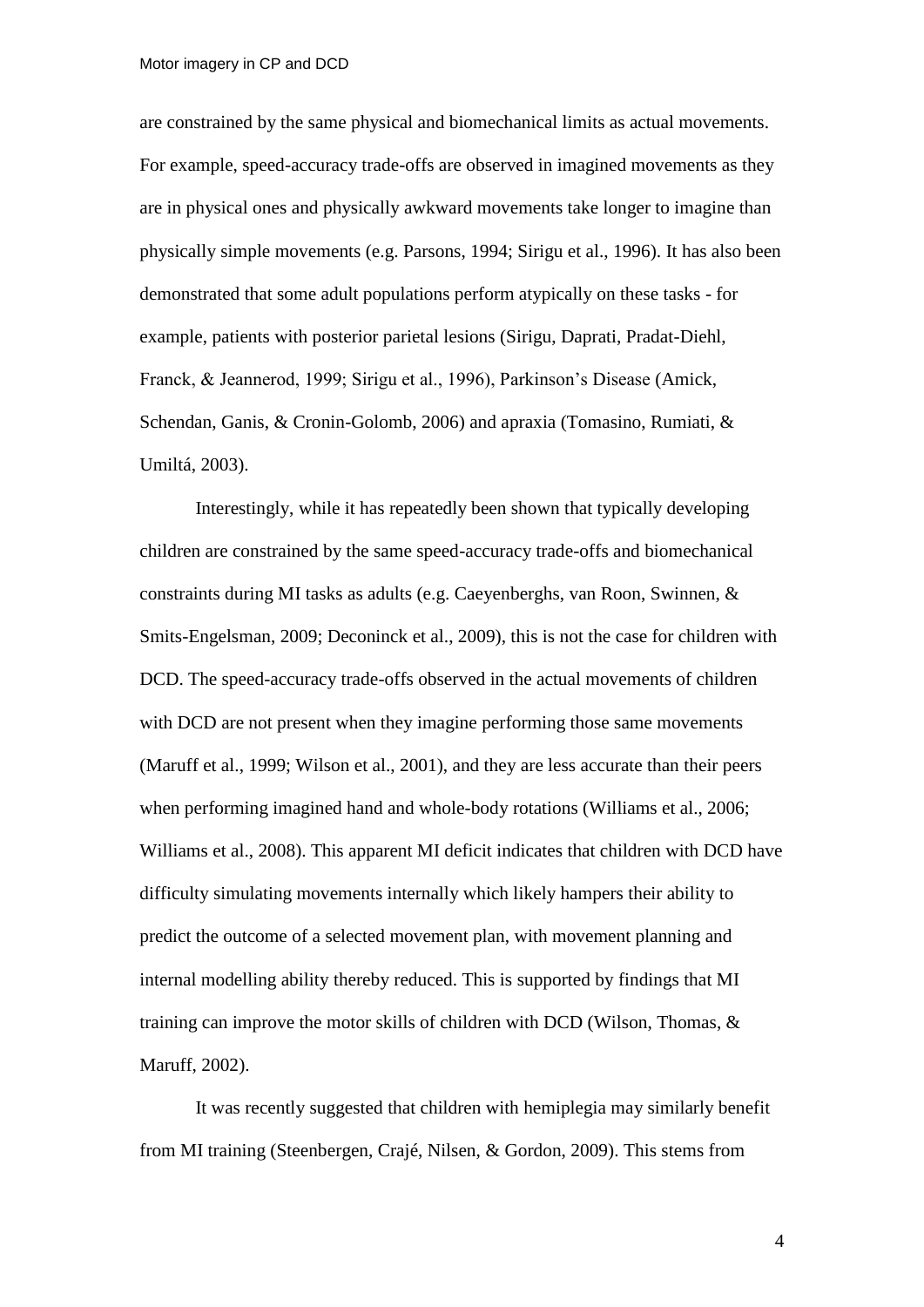research that has demonstrated that adolescents with hemiplegia do not plan complex movements in the same way as their typically developing peers, choosing to grasp objects in such a way that allowed postural comfort at the start of a movement but that do not allow end-state comfort (Mutsaarts, Steenbergen, & Bekkering, 2005, 2006; Steenbergen, Meulenbroek, & Rosenbaum, 2004). This lack of planning was argued to add to the motor execution problems inherent in hemiplegia, thereby worsening their motor skill impairment.

Following the suggestion of Mutsaarts, et al. (2006) that a MI deficit could explain the reduced motor planning skills of adolescents with hemiplegia, two studies were conducted to examine MI ability in this population. The two studies both utilised variations of the hand rotation task, with participants required to make left/right decisions about hands presented on a computer screen at varying angular orientations (Mutsaarts et al., 2007; Steenbergen et al., 2007). These tasks have been shown to elicit use of MI as participants imagine their own hand in the position of the presented hand before making their judgement (de Lange, Hagoort, & Toni, 2005; de Lange, Helmich, & Toni, 2006; Kosslyn, Digirolamo, Thompson, & Alpert, 1998; Thayer & Johnson, 2006; Thayer, Johnson, Corballis, & Hamm, 2001). In the case of hemiplegia, results have been inconsistent. The initial study by Mutsaarts et al. (2007), presented participants with pictures of hands (either closed fist or holding a hammer), and found adolescents with left hemiplegia and controls showed a typical response time (RT) pattern. The right hemiplegia group showed no significant tradeoff in RT, indicating their responses were not obeying the biomechanical limitations of the imagined movements. There was no difference in total accuracy among the groups, (despite the two hemiplegia groups making twice as many errors as the controls), however, the left hemiplegia group made significantly more errors when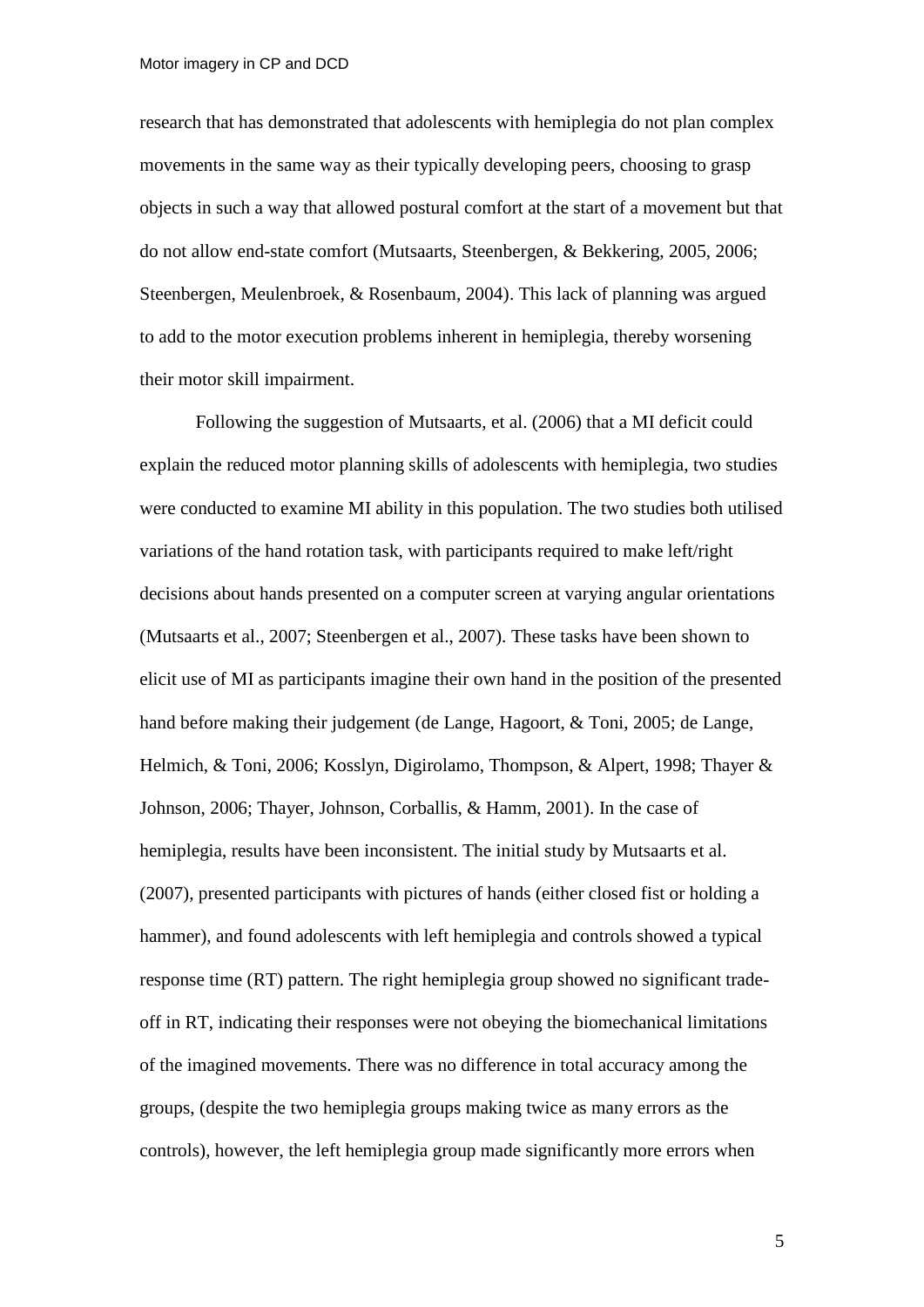responding to left than to right hands. This laterality effect was not observed in the other groups. The authors concluded that the left hemiplegia group were utilising MI effectively, as they showed the typical RT trade-off and a laterality effect, which could be indicative of embodied knowledge about the impaired left body-side. In contrast, it was argued the right hemiplegia group were unable to utilise MI and and were instead using an alternative technique, such as using viewpoint-independent cues to make their decision. Such cues might include the location of the thumb, for example. Thus, the authors argued that a MI deficit is present only in adolescents with right hemiplegia, supporting earlier findings that motor planning deficits may be restricted to those with right hemiplegia (Steenbergen et al., 2004).

A follow-up study by Steenbergen et al. (2007) used a similar paradigm and reported no differences in the effect of angular orientation on RT or accuracy between left and right sided hemiplegic participants and healthy controls, though responses were generally slower for the hemiplegic groups. The authors argued that participants in the second study were not using MI and were perhaps instead using a visual imagery approach. In this context, visual imagery refers to treating the hands as objects, rather than body parts, and imagining them rotating from an external perspective, rather than imagining one's own hand moving into the position of the stimulus. While the mental rotation of hands has been reported to activate the motor system, including the primary motor cortex, the premotor cortex and the posterior parietal lobe, the rotation of objects does not and instead activates the inferior and superior parietal lobes bilaterally (Kosslyn et al., 1998). Given that Steenbergen et al. specifically utilised an experimental set-up that facilitated the use of MI through postural congruence (de Lange et al., 2006), it is interesting that they argue that MI was not used. Why these adolescents would apparently utilise a non-motor strategy, if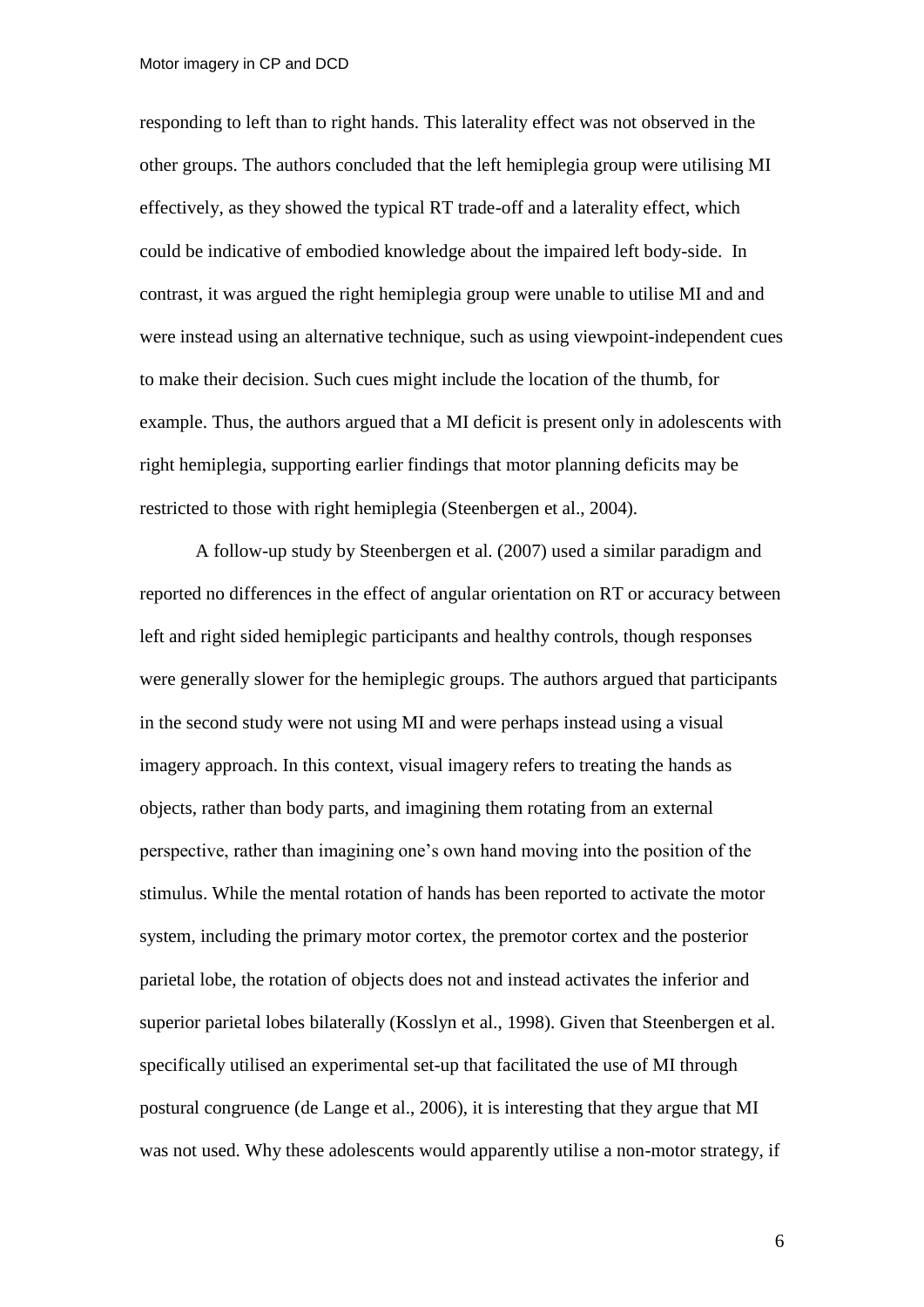indeed they did, in a task that has been designed to facilitate its use and at an age at which MI ability should have clearly emerged (Choudhury, 2007; Choudhury, Charman, Bird, & Blakemore, 2007) is unclear. An alternative argument may be that presenting the task with postural congruence made it easier to complete than the task in the previous study and that the hemiplegia groups did use MI and, while slower at performing the task, were able to achieve levels of accuracy equivalent to their peers.

Before implementing MI training for children with hemiplegia, it is vital that we gain a better understanding of the MI ability of this population as the conflicting studies described above have been conducted with adolescents, whose MI ability may differ from younger children. Therefore, the aim of the current study was to explore the MI ability of children with hemiplegia, whilst comparing them to children with DCD and their typically developing peers. Children with DCD provide a good reference point for comparison given their documented deficits in MI ability (Deconinck et al., 2009; Williams et al., 2006; Williams et al., 2008; Wilson et al., 2004; Wilson et al., 2001). They also demonstrate improved motor skills following MI training (Wilson et al., 2002). If children with hemiplegia display a similar pattern of impairment to those with DCD, this would support the proposition that motor planning deficits in hemiplegia are linked to deficits in action representations (or MI) (Mutsaarts et al., 2007) and that MI training may be of benefit.

This study will further build on previous work by examining responses to hand stimuli presented in clockwise and counter-clockwise directions to determine whether MI is being employed. If participants engage in MI, responses to left hands in counter-clockwise directions should take longer than to those in clockwise directions due to the biomechanical constraints of movement – i.e. it is harder to imagine a left hand at  $225^{\circ}$  of rotation than at  $135^{\circ}$  (de Lange et al., 2006). Additionally, the study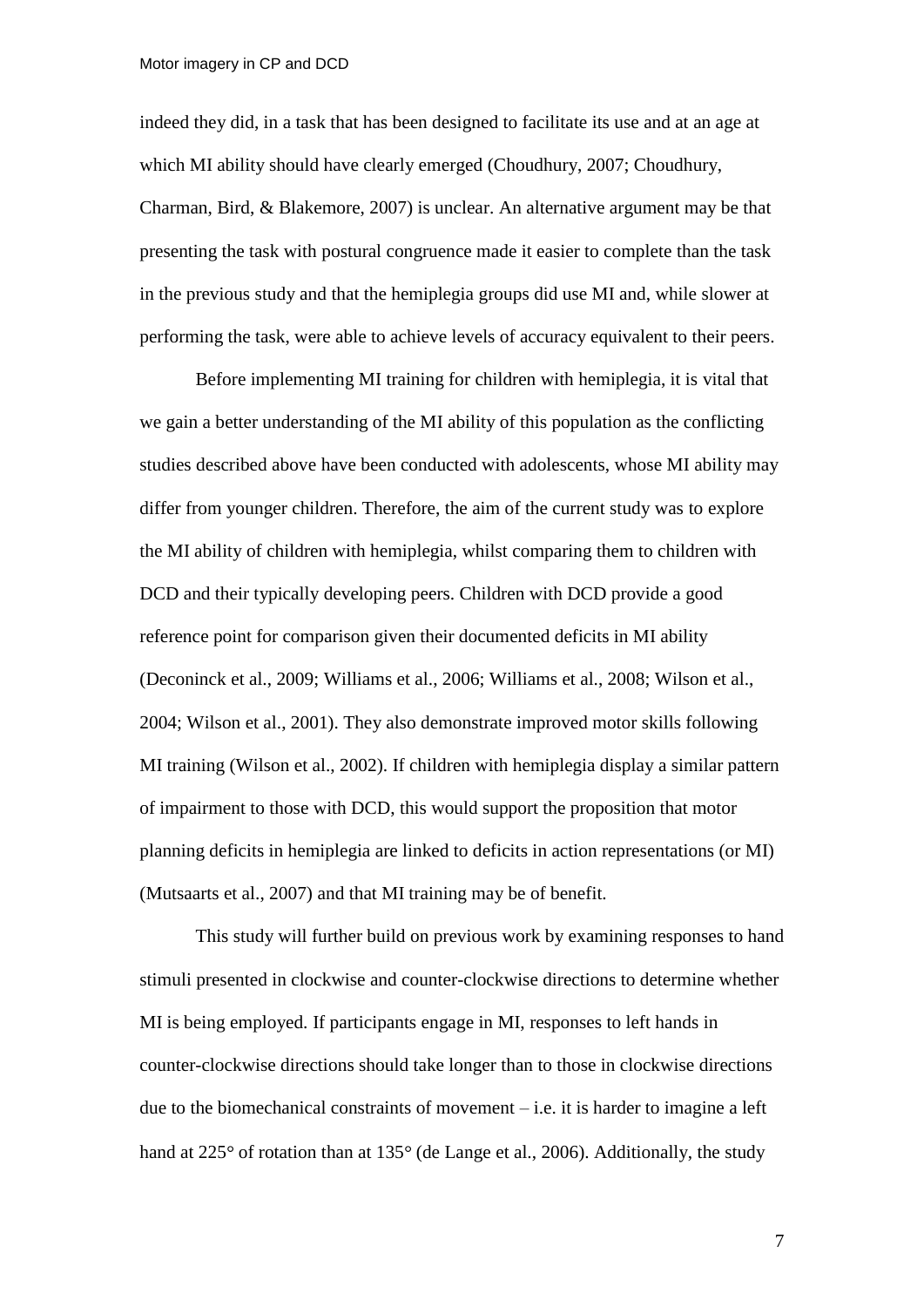includes a more complex measure of  $MI - a$  whole-body task requiring more difficult imagined transformations of the whole body around vertical and horizontal axes. Such transformations allow individuals to take on the perspective of other people (Zacks, Mires, Tversky, & Hazeltine, 2002), an important component of motor learning through modelling. Our previous studies have demonstrated that the complexity of this task also means we are less likely to find ceiling effects in terms of accuracy, providing more detailed information regarding possible MI deficits (Williams et al., 2006; Williams et al., 2008). We expected the hemiplegia and DCD groups to show similar performance deficits in MI tasks, when compared to a typically developing comparison group. We further expected that these deficits would be more evident in the whole-body transformation task, which is more complex and less likely to produce ceiling effects in our comparison group.

#### Method

# *Participants*

Twenty-one children (10 males) with mild spastic hemiplegia were recruited for this study with the assistance of the Victorian Cerebral Palsy Register, from a potential pool of 98 children who were aged 8-13 years, were independently mobile with a Gross Motor Function Score of I or II and were free of visual, hearing or intellectual impairment. The mean age was  $10y \, 4m$  (SD = 1y 6m) and 11 children had right-sided hemiplegia. All of these children had an estimated IQ >70, with a mean of 101.05 (SD = 11.1, range 84-122) using the Wechsler Abbreviated Scale of Intelligence (Wechsler, 1999) and were attending regular primary schools.

The DCD and comparison groups, described previously (Williams et al., 2008), were recruited using a previously validated method (Wilson, Maruff, &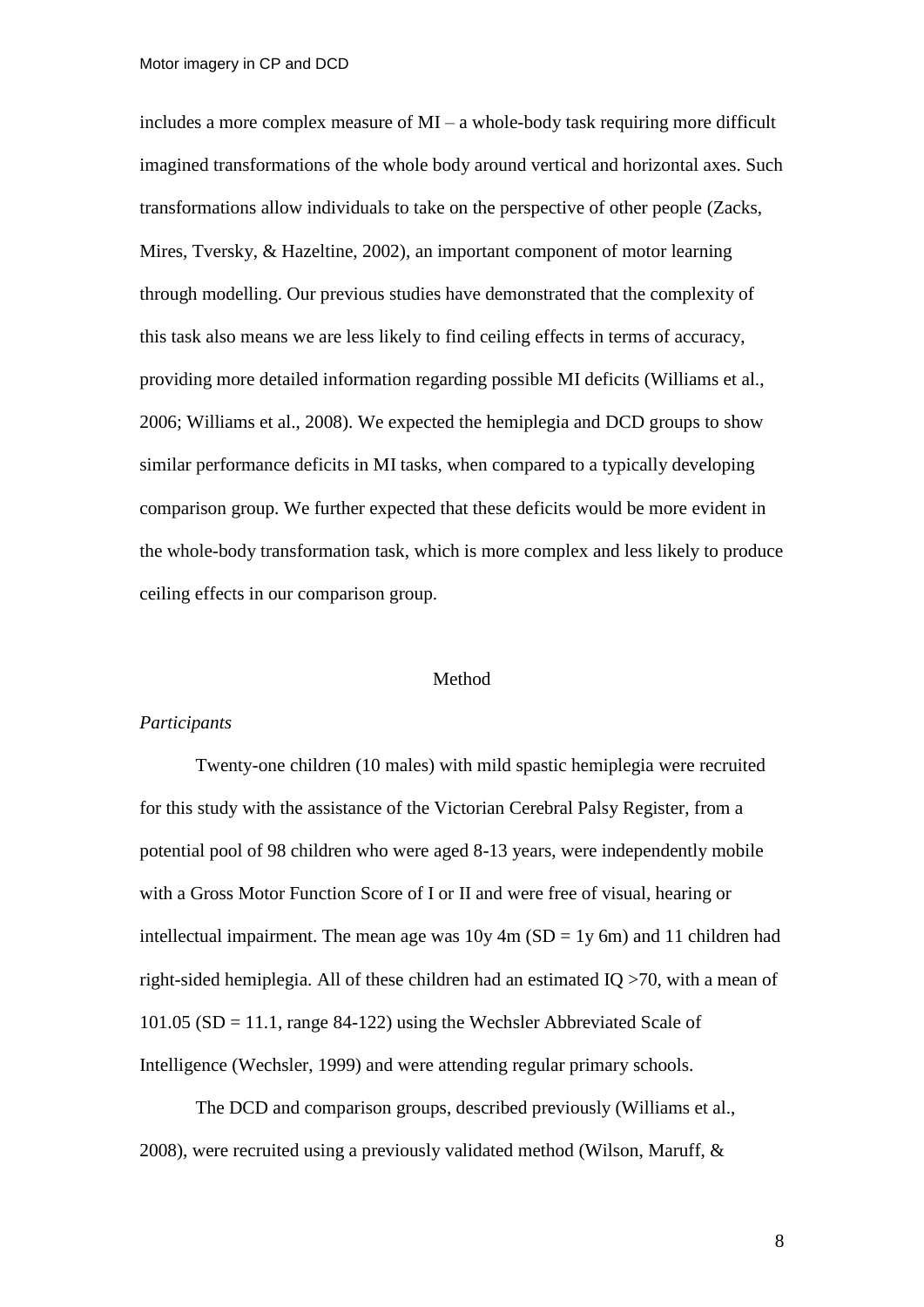McKenzie, 1997). Primary school teachers were asked to identify children whose motor skills they believed to be below age-expected levels and which interfered with academic or everyday activities. Children were then assessed on the Movement ABC (Henderson & Sugden, 1992) and were considered to have DCD if they performed below the  $5<sup>th</sup>$  percentile and no documented neurological or physical pathology (e.g. cerebral palsy, muscular dystrophy) was reported by the school or parents. Teachers also identified children with typical motor ability to form the comparison group. These children were also assessed on the Movement ABC and were included if they performed above the  $20<sup>th</sup>$  percentile.

The 21 children in the DCD group (9 males) had a mean age of 9y 5m ( $SD =$ 8m), while the 21 children (9 males) in the comparison group had a mean age of 9y  $5m (SD = 1y 4m)$ . IQ estimates were not available for children in the DCD and comparison groups.

# *Procedure*

Study methods were approved by the relevant institutional ethics committees. All children were assessed by Dr Williams or a trained research assistant who were aware of which children were in the hemiplegia group, but were unaware of whether a child was suspected of having DCD or not. Children with hemiplegia were assessed at the Royal Children's Hospital, Melbourne, or at school. Children in the DCD and comparison groups were assessed at school. Two mental rotation tasks eliciting MI were presented using E-Prime software (Psychology Software Tools, Pittsburgh, PA, USA). Stimuli were high resolution images of either hands (left-right) or a man facing the participant with his arm (left-right) outstretched (Figure 1), centred on a computer screen. Hand stimuli measured 9 cm by 8 cm and whole-body stimuli measured 9 cm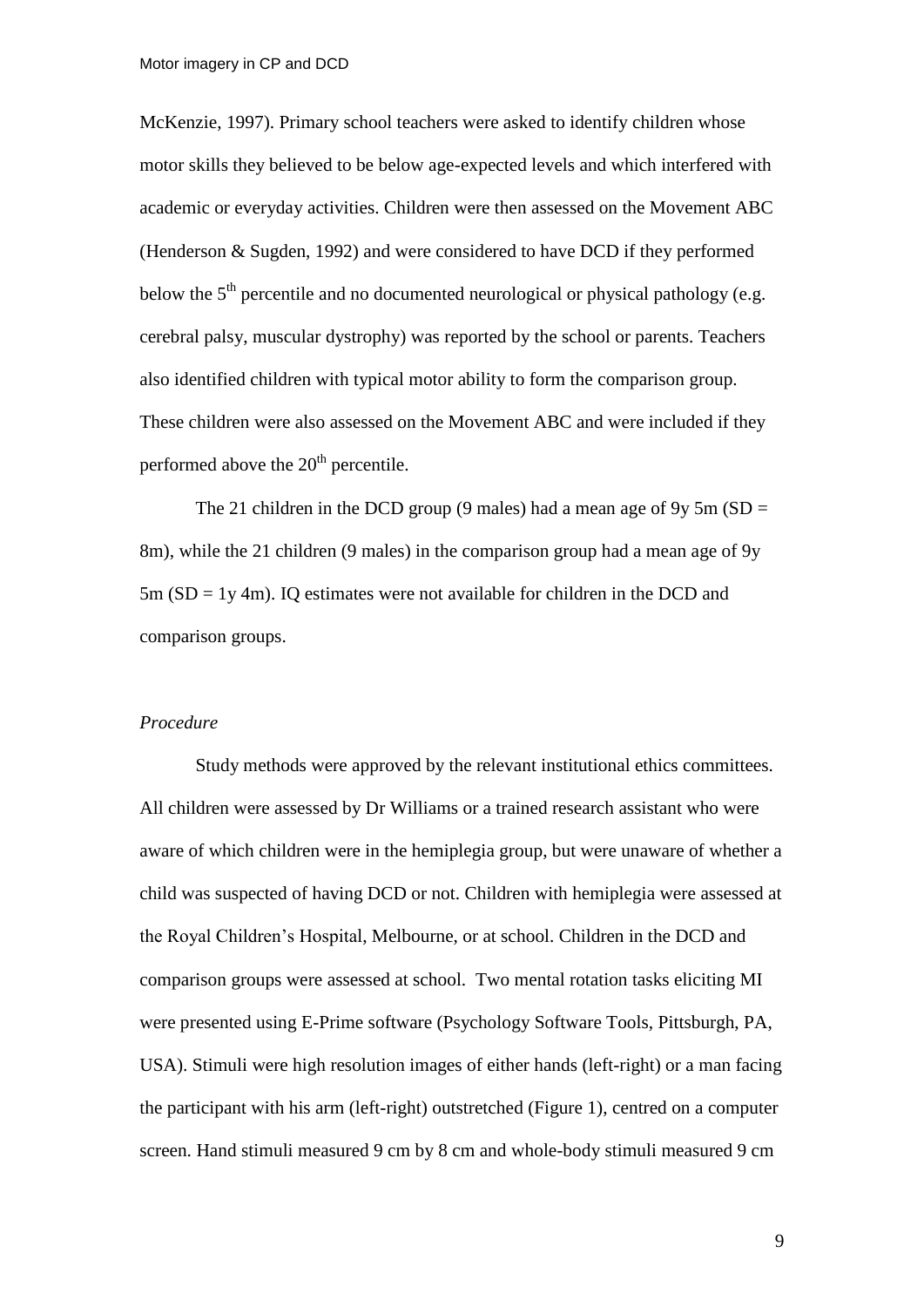by 6 cm. Stimuli were presented in  $45^{\circ}$  increments between 0 $^{\circ}$  and 360 $^{\circ}$ , with the stimuli remaining on the screen for up to 10 s. Responses were recorded to the nearest 1ms.

Participants sat in front of the computer screen and were required to press two allocated keys (designated left and right) in response to the stimuli. Five practice trials were provided, followed by 40 test trials, each followed by a random delay of between 2 and 3 s. If participants did not respond to a stimulus within 10 s, the stimulus disappeared and the next trial began.

For the hand task, participants were instructed to imagine their own hand in the position of the stimulus, using this as a guide to decide whether the hand was left or right. In the whole-body task, participants were asked to determine whether the stimulus man was holding out his left or right arm. They were instructed to imagine themselves in the position of the man to help them decide which arm was being held out. In both tasks, children were asked to respond as quickly and accurately as possible. Presentation of tasks was counterbalanced across participants.

#### *Data Analysis*

Data that had the same angle of rotation from  $0^{\circ}$ , regardless of direction, were combined (e.g. 45º and 315º were combined with both 45º from upright). This commonly used technique in mental rotation increases reliability of estimates by increasing the number of trials at each angle (see, for example, Harris et al., 2000; Roelofs, van Galen, Keijsers, & Hoogduin, 2002). This resulted in eight trials at each of 5 angles ( $0^\circ$ ,  $45^\circ$ ,  $90^\circ$ ,  $135^\circ$  and  $180^\circ$ ), with an equal number of left and right hands/arms, randomly presented at each angle for each participant.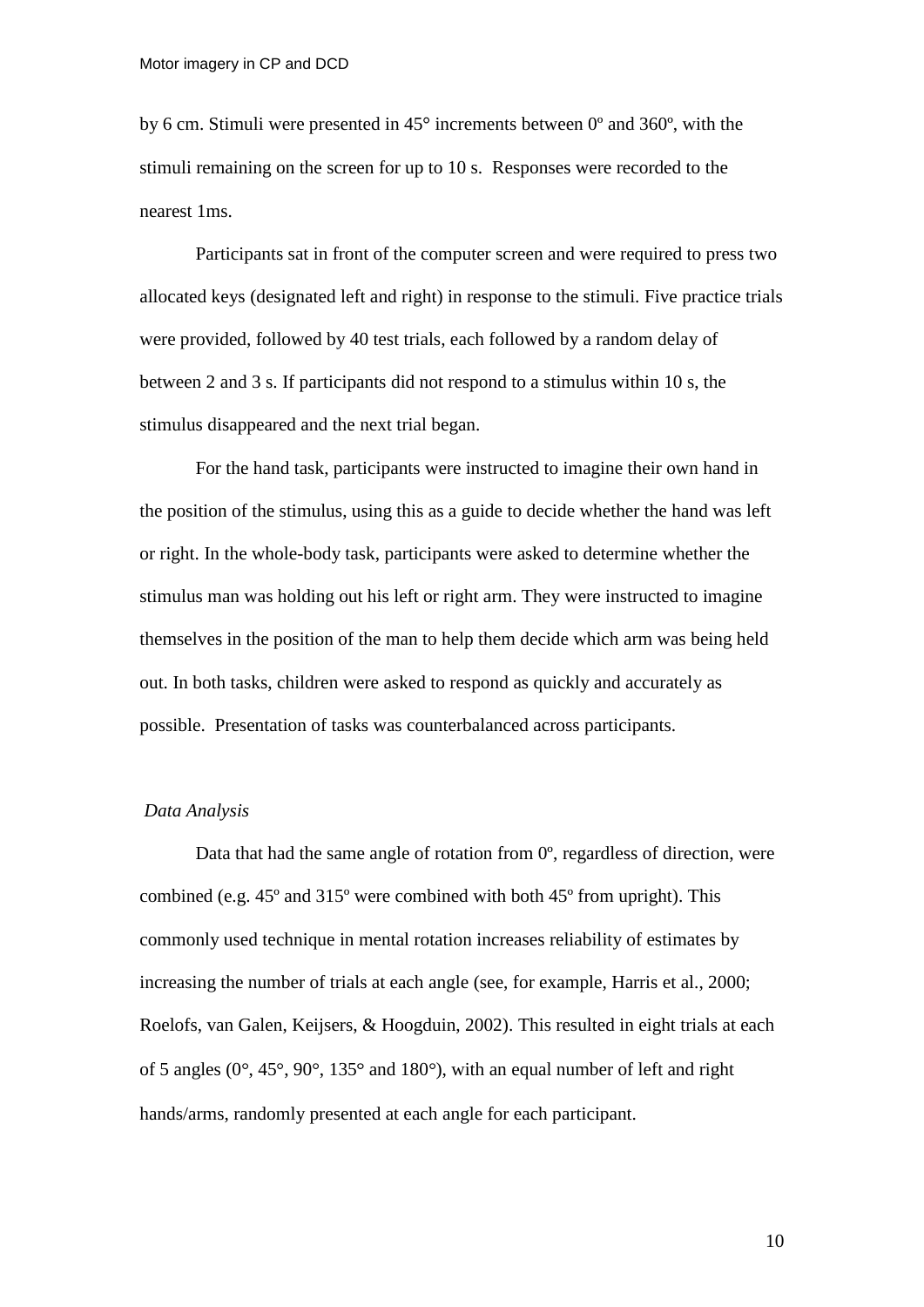For each participant, mean RTs were calculated for each angle, following which anticipatory responses were removed  $\langle \langle 250 \text{ms} \rangle$ . For the hand task, 0.2%, 0.8% and 1.1% of trials were removed for the comparison, DCD and hemiplegia groups respectively. For the whole body task, 1.7%, 4.1% and 5.1% of trials were removed for the comparison, DCD and hemiplegia groups respectively. Mean RT was then recalculated for each angle. Group RT data were submitted to a 5 (angle) x 3 (group) ANOVA with repeated measures on the first factor for both tasks, with multivariate tests conducted to protect against violations to the assumption of sphericity. Significant findings were followed up using pairwise comparisons of estimated marginal means with Bonferroni adjusted alpha levels.

To determine whether RT was constrained by biomechanical limitations in the hand task, mean RTs for left and right hands separately in clockwise (CW) and counter-clockwise (CCW) directions were determined. For each participant, mean RTs for left and right hands were calculated at the following combinations of angles - 45°, 90° and 135° (CW) and 225°, 270° and 315° (CCW). This data was then submitted to a 2 (laterality) x 2 (rotation direction) x 3 (group) ANOVA with repeated measures on the first two factors. Significant findings were followed up using pairwise comparisons of estimated marginal means with Bonferroni adjusted alpha levels. This analysis was not conducted with the whole-body task as a relationship between the laterality of the stimulus and the direction of rotation is not expected in whole-body rotations (see for example, Zacks, Ollinger, Sheridan, & Tversky, 2002).

Consistent with Mutsaarts (Mutsaarts et al., 2007) and Steenbergen (Steenbergen et al., 2007), accuracy was averaged across angles for both tasks to create an overall accuracy figure. Mean accuracy for each task was then submitted to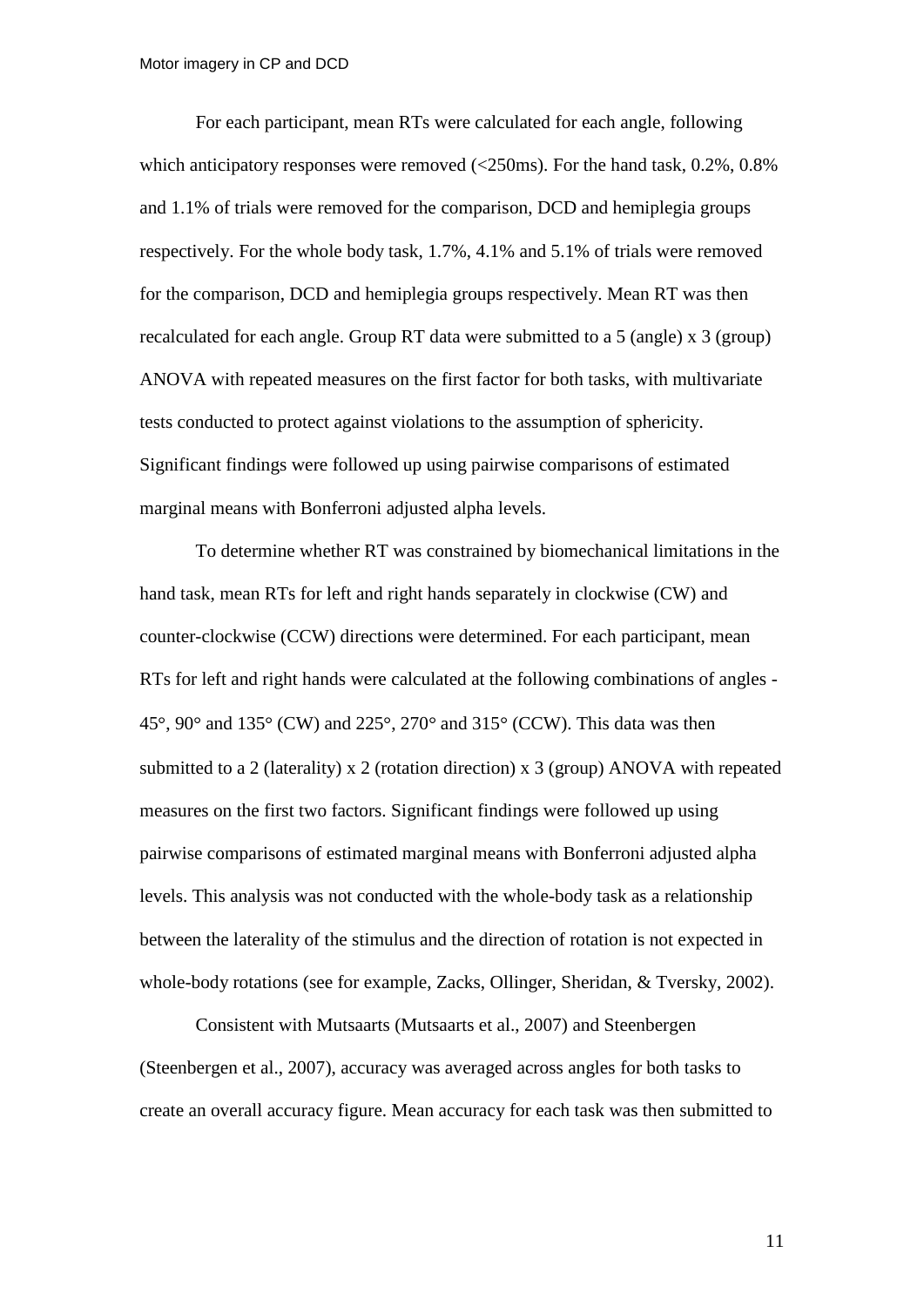a univariate ANOVA, with significant group effects followed by post-hoc testing using Tukey's HSD.

# Results

A one-way ANOVA found a significant difference in mean age among the groups,  $F(2,60) = 4.30$ ,  $p = .018$ . Post-hoc tests using Tukey's HSD demonstrated that the hemiplegia group were significantly older than both the DCD ( $p = .036$ ) and comparison ( $p = .036$ ) groups. As a result, we added age as a covariate to our imagery analyses.

Initial analysis was conducted to examine whether side of hemiplegia (left, right) had an effect on the tasks presented for the hemiplegia group. Repeated measures ANOVA on mean RT and accuracy for the hand and whole-body tasks revealed no significant interaction between side of hemiplegia and angle (*p* > .05). There was also no significant main effect for side of hemiplegia in all the conditions  $(p > .05)$ .

# *Hand task*

Results showed that age covaried significantly with RT on the hand task,  $F(1,59) = 4.32$ ,  $p = .042$ . After partialling out the variance associated with age, repeated measures ANOVA on mean RT did not reveal a significant interaction between group and angle  $(p > .05)$ . There was a significant main effect for angle (see Figure 2), Wilks'  $\Lambda = .82$ ,  $F(4,56) = 2.99$ ,  $p = .026$ ,  $\eta^2 = .18$ , and a significant effect for group,  $F(2,59) = 3.24$ ,  $p = .046$ ,  $\eta^2 = .10$ . Further examination of the main effect for group revealed the hemiplegia group were significantly slower to respond than the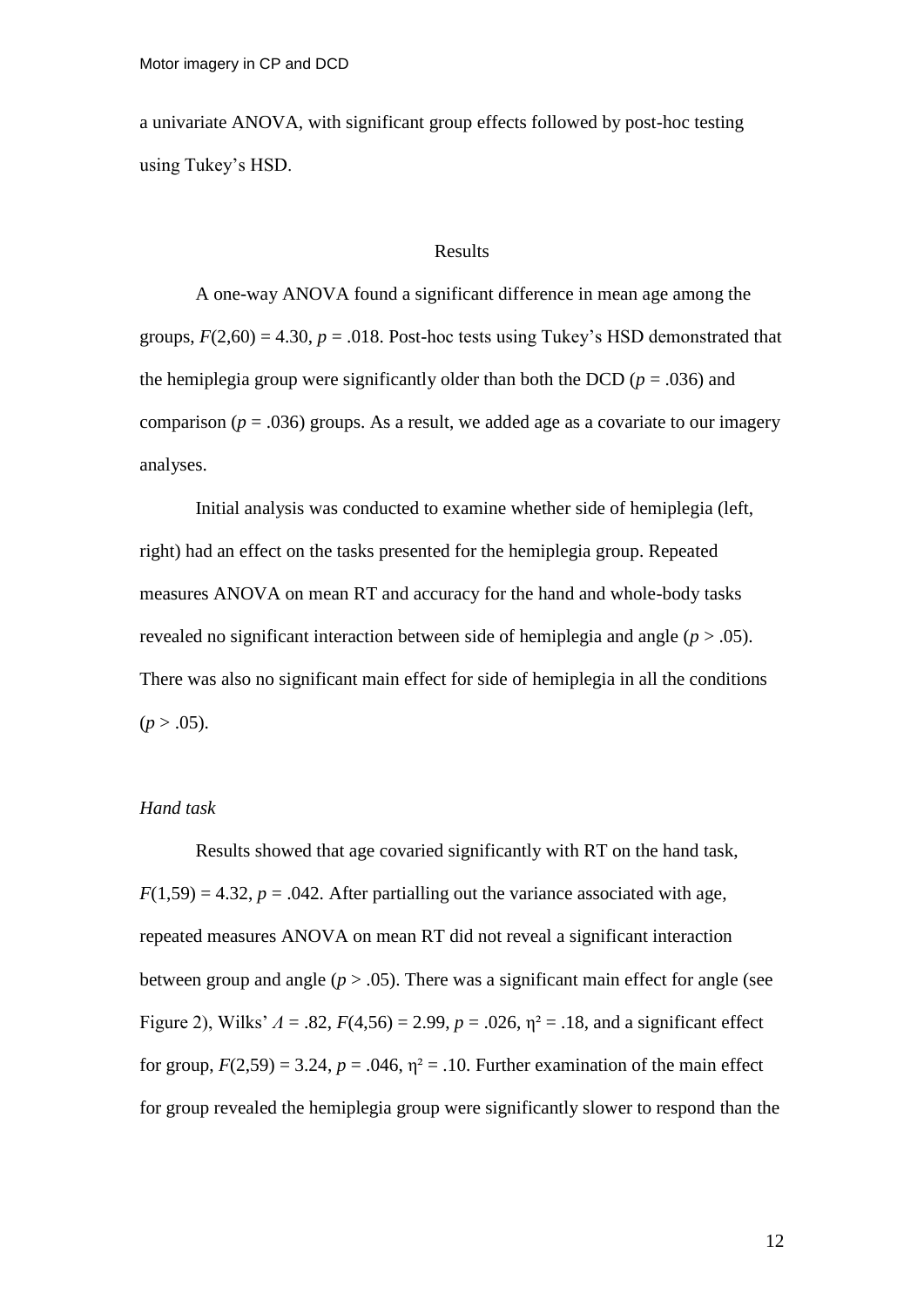comparison group ( $p = .045$ ). No other group comparisons were statistically significant.

Repeated measures ANOVA on mean RT to examine the interaction between stimulus laterality, rotation direction and group (see Figure 3) revealed only one significant interaction, between laterality and direction of rotation, Wilks' *Λ* = .92,  $F(1,60) = 5.47$ ,  $p = .023$ ,  $\eta^2 = .08$ . Planned comparisons revealed that responses to hands presented in the CCW direction were slower when the stimulus was a left hand, compared to a right hand ( $p = .004$ ). There was also a small trend towards faster responses in the CCW direction compared to the CW direction for right hands, though this failed to reach significance  $(p = .07)$ .

Age did not covary significantly with mean accuracy,  $F(1,59) = 3.15$ ,  $p = .081$ ,  $\eta^2$  = .051, and so was removed from the analysis. Mean accuracy for each group was 81.0% for the DCD group, 79.6% for the hemiplegia group and 95.7% for the the comparison group (see Figure 2). ANOVA revealed a significant effect for group,  $F(2,60) = 6.10$ ,  $p = .004$ ,  $\eta^2 = .17$ , with both the hemiplegia and the DCD groups significantly less accurate than the comparison group ( $p = .007$  and .015 respectively). The hemiplegia and DCD groups did not differ.

#### *Whole-body task*

Age did not covary significantly with mean RT on the whole-body task,  $F(1,56) = 0.12$ ,  $p = .73$ ,  $p^2 = .002$ , and so was removed from the analysis. There was a significant interaction between angle and group, Wilks'  $\Lambda = .73$ ,  $F(8,108) = 2.32$ ,  $p =$ .024,  $\eta^2$  = .15, (see Figure 4). The effect for angle was significant for the hemiplegia (Wilks'  $\Lambda = .84$ ,  $F(4, 54) = 7.75$ ,  $p < .001$ ,  $\eta^2 = .37$ ) and DCD groups (Wilks'  $\Lambda =$ .841,  $F(4, 54) = 2.55$ ,  $p = .050$ ,  $p^2 = .159$ ), but not for the comparison group ( $p = .89$ ).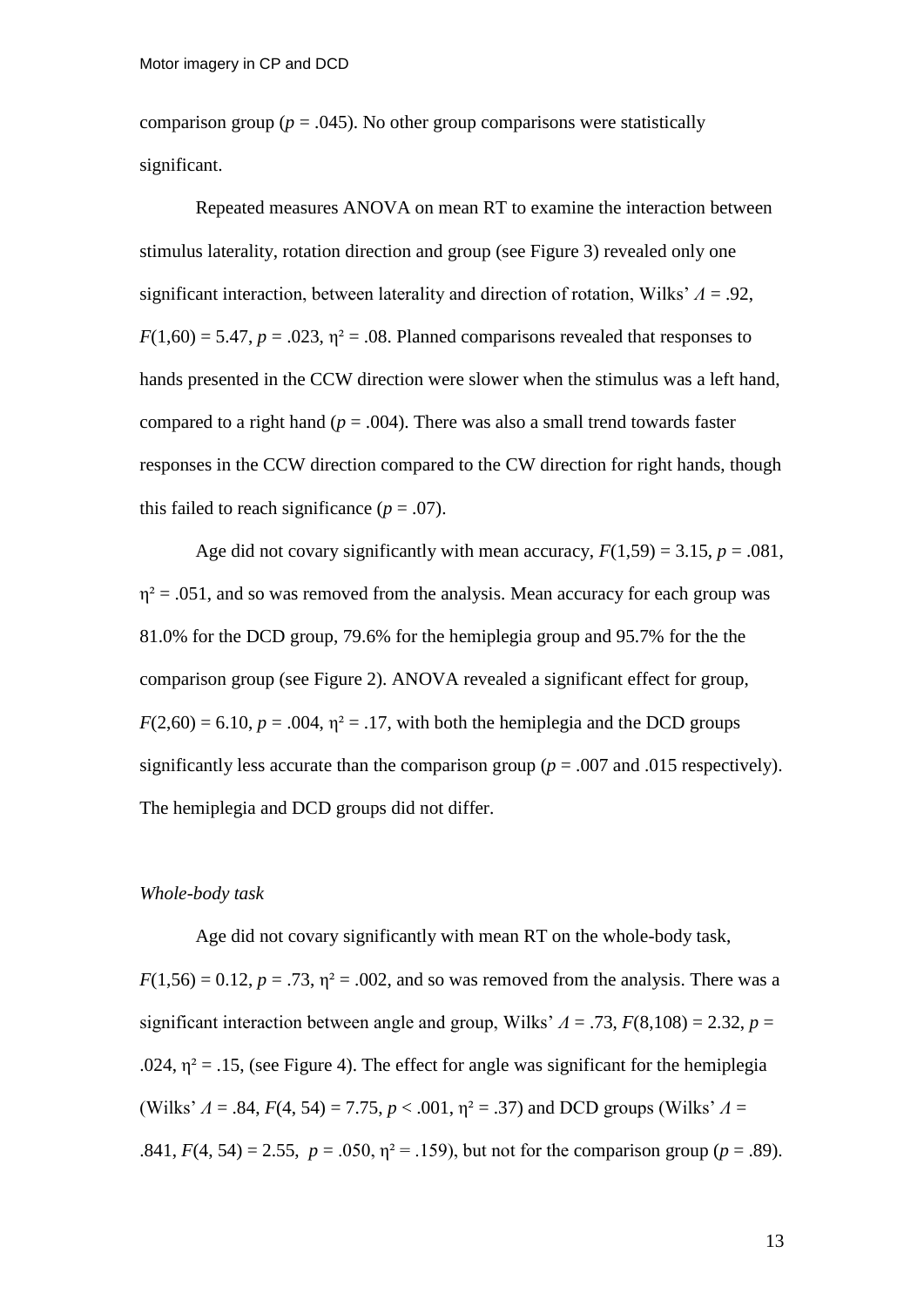Simple main effects for group were only significant at  $0^{\circ}$ ,  $F(2, 57) = 5.81$ ,  $p = .005$ ,  $\eta^2$  $=$  .169, where the hemiplegia ( $p = .026$ ) and DCD ( $p = .009$ ) groups were significantly faster to respond than the comparison group .

Age did not covary significantly with mean accuracy,  $F(1,56) = 3.77$ ,  $p = .057$ ,  $\eta^2$  = .063, and so was removed from the analysis. Mean accuracy for each group was 49.0% for the DCD group, 56.3% for the hemiplegia group and 85.0% for the the comparison group (see Figure 4). ANOVA revealed a significant effect for group,  $F(2,57) = 13.10, p < .001, \eta^2 = .32$ , with both the hemiplegia and the DCD groups significantly less accurate than the comparison group ( $p = .001$  and  $< .001$ ) respectively). The hemiplegia and DCD groups did not differ.

#### Discussion

This study aimed to explore the performance patterns of children with DCD and hemiplegia on two tasks eliciting the use of MI. Our hypotheses were generally supported, with no significant differences between these two groups of children with motor impairment, though both were significantly less accurate than a group of healthy peers. We discuss the findings for each task individually below.

*Hand task* No differences were identified between children with left and right hemiplegia in performance (RT or accuracy) on the hand task, supporting the findings of Steenbergen et al. (2007). For subsequent analyses, we compared the hemiplegia group as a whole to the DCD and comparison groups. Also in keeping with Steenbergen and colleagues, the hemiplegia group in the current study was significantly slower than the comparison group in responding to the hand stimuli. The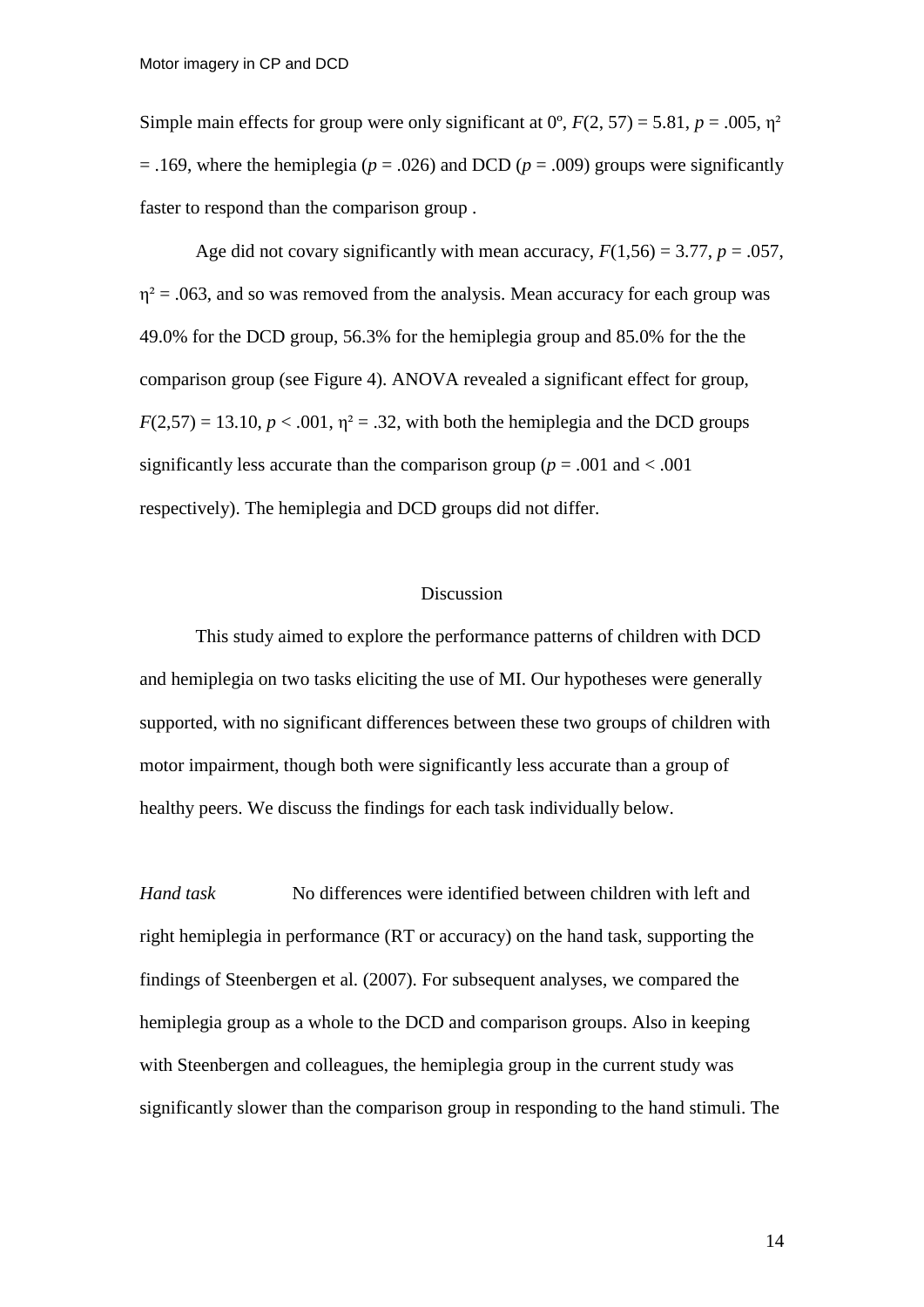DCD group did not differ significantly in RT from either the comparison or hemiplegia groups.

In contrast to previous studies conducted with young adults with hemiplegia, we identified significantly reduced accuracy in the hemiplegia group compared with the comparison group. Indeed, the hemiplegia and DCD groups displayed similar levels of accuracy (approximately 80%), with the DCD group also significantly less accurate than the comparison group. Hence, the DCD group performed similarly to the comparison group in regard to RT, but were impaired in their accuracy of leftright judgements. The hemiplegia group was also less accurate than the comparison group, but were, in addition, significantly slower in their responses. These findings relating to accuracy in the hand task are particularly important, because inaccurate performance likely signifies greater deficits than slow, but accurate performances.

The hand task in this study was administered in a way that would be expected to facilitate the use of MI – we presented hand stimuli in the back view, creating postural congruency between the subject's own hands and those displayed, which we would expect to increase the reliance on motor imagery (Sirigu & Duhamel, 2001) and we provided clear motor imagery instructions. Both the effect of angle on RT and the comparison of RTs and accuracy to left and right stimuli in CW and CCW directions support the use of MI in all three groups. Figure 3 shows the mean RTs for each group were consistent with the biomechanical constraints of the task – i.e. RTs were slower to left hand stimuli presented in a CCW direction compared to a CW direction, with the opposite being true for right hand stimuli (with the exception of the DCD group, whose responses to right hand stimuli was not notably different in either direction). This was further supported statistically, with CCW responses significantly slower for left hands compared to right. We argue then that MI was employed by all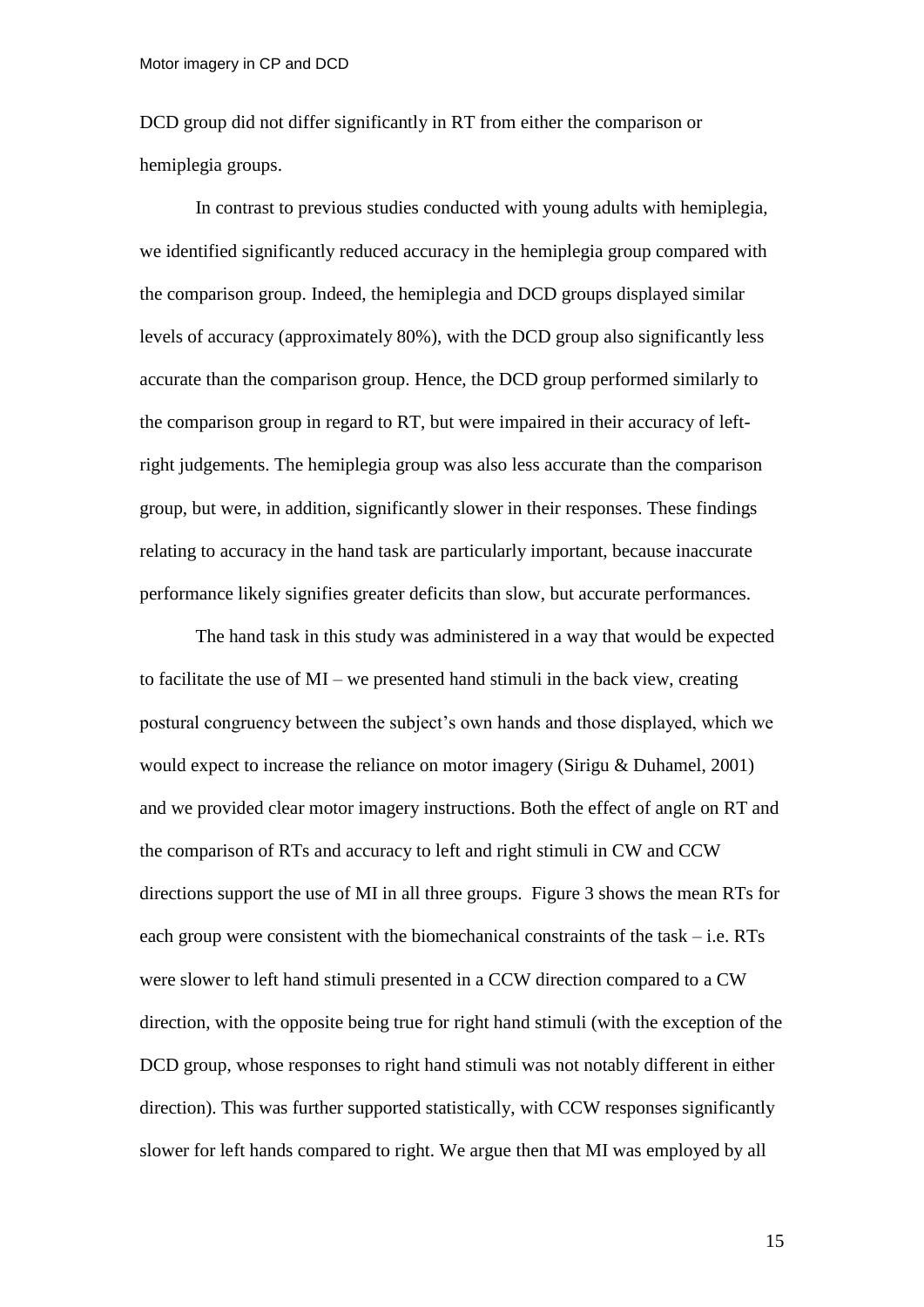three groups when completing the hand task and that children with hemiplegia are significantly impaired in the ability to use MI, with responses that are significantly slower and less accurate than their typically developing peers. Children with DCD are similarly impaired in terms of accuracy, though they do not experience the same slowing of responses experienced by the children with hemiplegia.

*Whole-body task* Before discussing the whole-body task, it is important to note that typical response patterns on this task differ from most mental rotation paradigms. This is because a change in one's (egocentric) perspective is generally made, rather than a rotation of a body part to match a stimulus (Zacks, Gilliam, & Ojemann, 2003; Zacks, Mires et al., 2002; Zacks, Ollinger et al., 2002). This transformation is easier to make when the stimulus is presented at  $180^{\circ}$  of rotation as the participant no longer needs to perform an imagined transformation around the vertical axis of the body (i.e. imagine turning around to face in the opposite direction) - they need only to perform an imagined rotation around the horizontal axis (i.e. imagine kicking their legs up in the air). Thus, little trade-off for angle occurs in the whole-body task and indeed, accuracy can sometimes increase slightly with increases in angle (Zacks, Ollinger et al., 2002; Zacks, Rypma, Gabrieli, Tversky, & Glover, 1999).

Keeping in mind the different typical response pattern for this task, the results showed that the comparison group displayed typical response patterns, whereas RT for the DCD and hemiplegia groups was atypical. Both of the latter groups showed significant effects for angle, suggesting that they were actually attempting to rotate the stimulus to the upright position, rather than performing an egocentric transformation. Doing so would then require the individual to maintain a representation of this rotated stimulus in their mind while they performed an imagined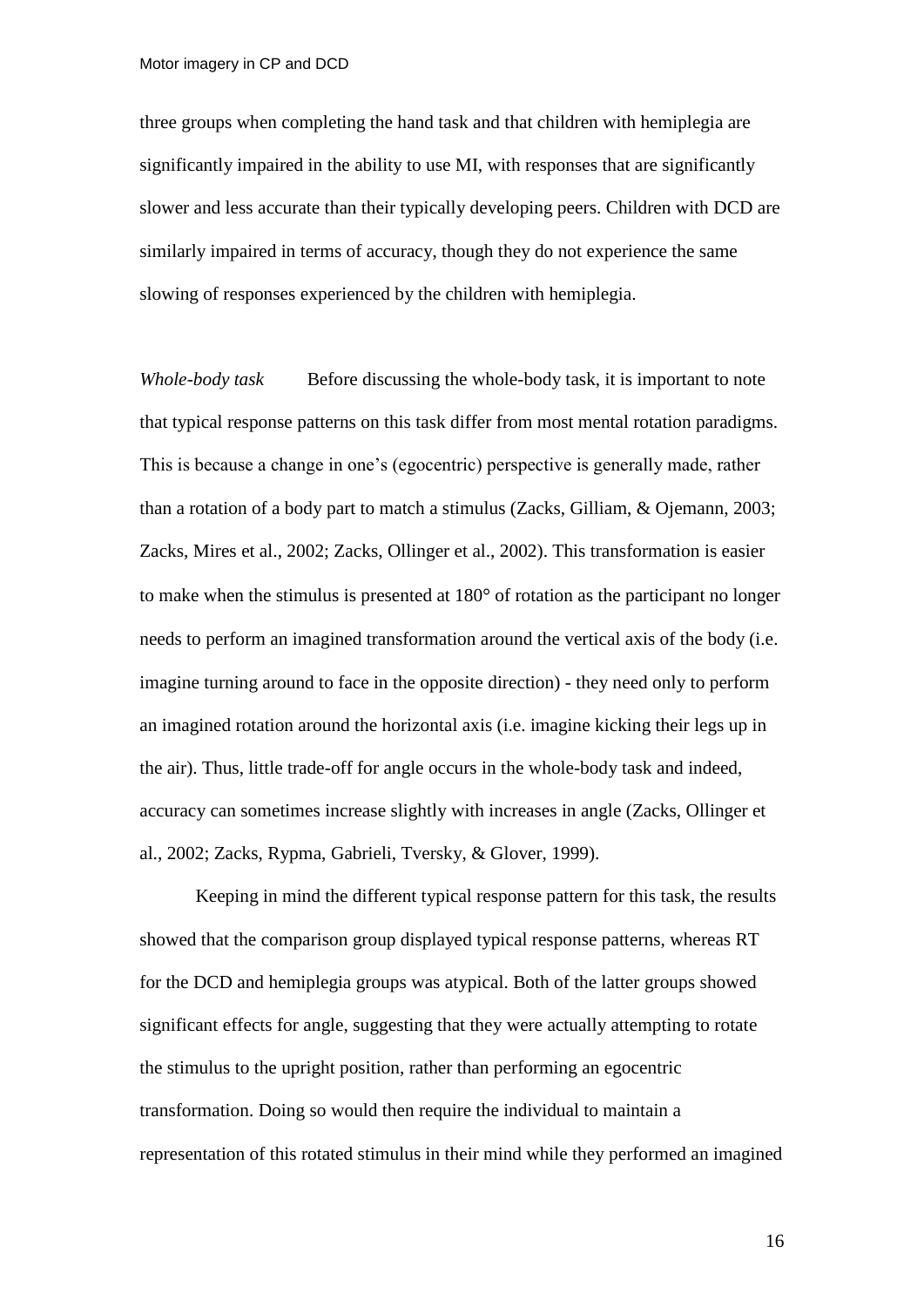transformation of either themselves, or the stimulus, around the vertical axis of the body. The difficulty of doing so may have contributed to reduced accuracy. Of note RTs at  $0^{\circ}$  were quite low for the DCD and hemiplegia groups, indicating that the transformation around the vertical axis may have been too demanding, potentially resulting in either rushed responses or guessed answers, after performing the rotation to the upright. We have previously suggested that this might be the case for the children with DCD (Williams et al., 2008) and the suggestion is supported by the high error rate and increased number of anticipatory responses observed in both the DCD and hemiplegia groups for the whole body task – more than double the number observed in the comparison group and almost two thirds of which occurred when the stimulus was presented at lower angles  $(0-90^{\circ})$ .

As with the hand task, it is important to consider what techniques may have been implemented by each group to complete the task. Unfortunately, the laterality effect in CW and CCW directions present in the hand task is not present in the wholebody task, making it difficult to determine the technique used. We believe that the comparison group was using MI, given that their pattern of response has been reported as unique to this task, and closely matches that previously observed in adult populations and under fMRI conditions (Zacks, Ollinger et al., 2002; Zacks et al., 1999). In contrast, it appears that neither the hemiplegia or DCD group were fully complying with the MI instructions but were trying to rotate the stimulus to the upright position before responding. They may have been able to do so by treating the stimulus as an object, rather than viewing it as a body (i.e. using visual imagery)  $$ such a technique has been reported previously when two whole-body stimuli are presented and a same/different decision, rather than one of laterality, was required (Zacks, Ollinger et al., 2002). While whole-body rotations result in significant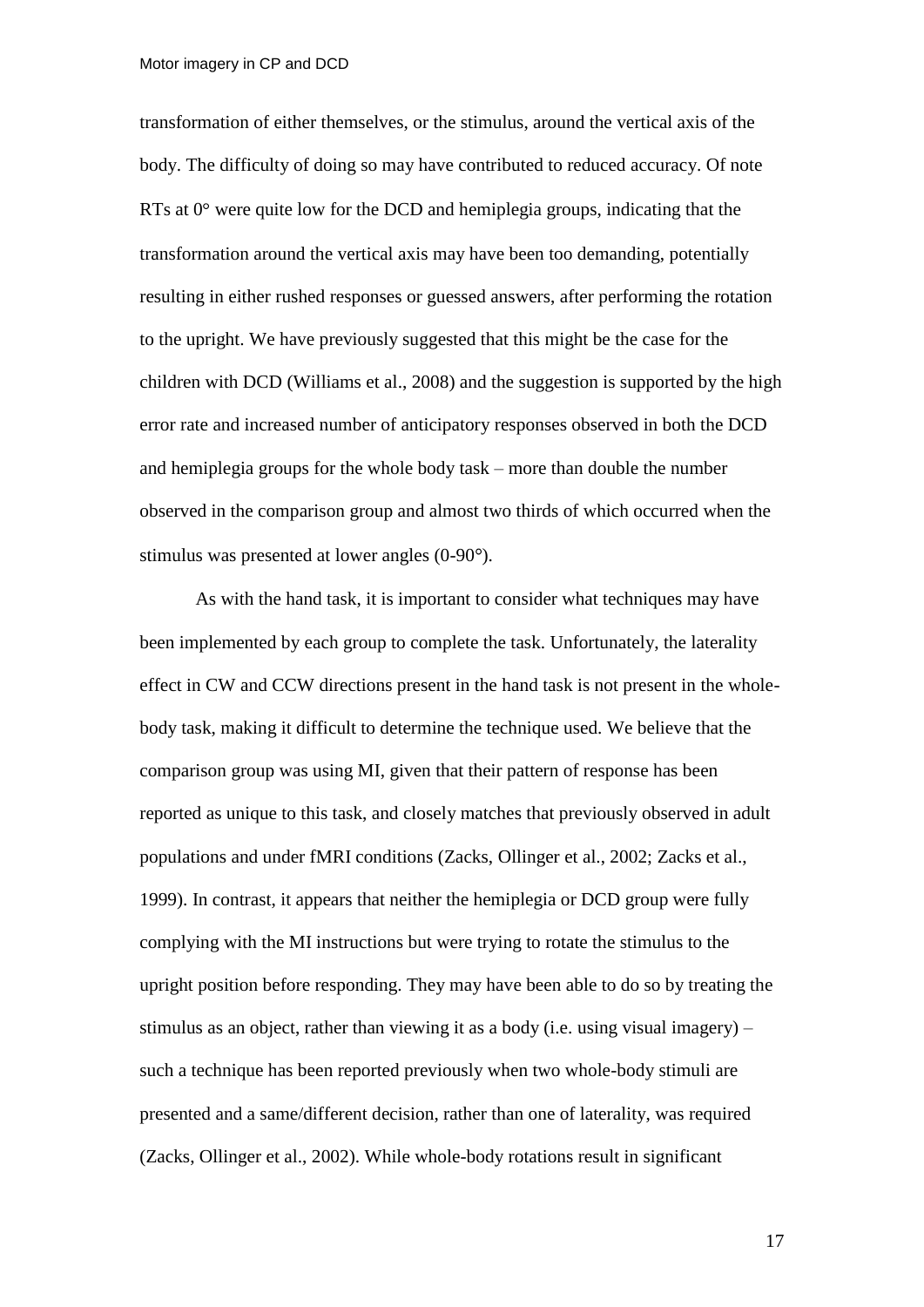activation at the parietal-temporal-occipital junction, treating whole-body stimuli as objects results in significant increases in right hemisphere activation. The use of a technique other than that instructed and generally elicited by the task suggests that a deficit in the ability to perform MI accurately may lead to the use of other strategies for performing the task, even if those strategies are unsuccessful.

*General Discussion* Our results indicate that both the hemiplegia and DCD groups were impaired in their ability to perform both the hand and whole-body (imaging) tasks as accurately as their typically developing peers. This is in contrast to previous studies with young adults with hemiplegia, where no difference in accuracy from comparison groups have been observed (Mutsaarts et al., 2007; Steenbergen et al., 2007).

There were few differences in performance between the DCD and hemiplegia groups, suggesting that MI ability may be similarly impaired in both groups. If this is the case, and the suggestion of Mutsaarts and colleagues that there is a link between deficits in MI ability and motor planning deficits (Mutsaarts et al., 2007) is correct, then this supports the likelihood of motor planning deficits in children with DCD, similar to that observed in hemiplegia. It remains unclear whether this impairment is one of the underlying causes of motor skill impairment in children with DCD. Instead, their motor skill impairment may prevent them from accurately forming internal models, which is then reflected in MI impairments. Future research needs to explore this issue as it will have a significant impact on approaches taken to intervention with these children.

A further point of interest was the lack of differences in performance between children with left and right hemiplegia. This finding is in contrast to studies which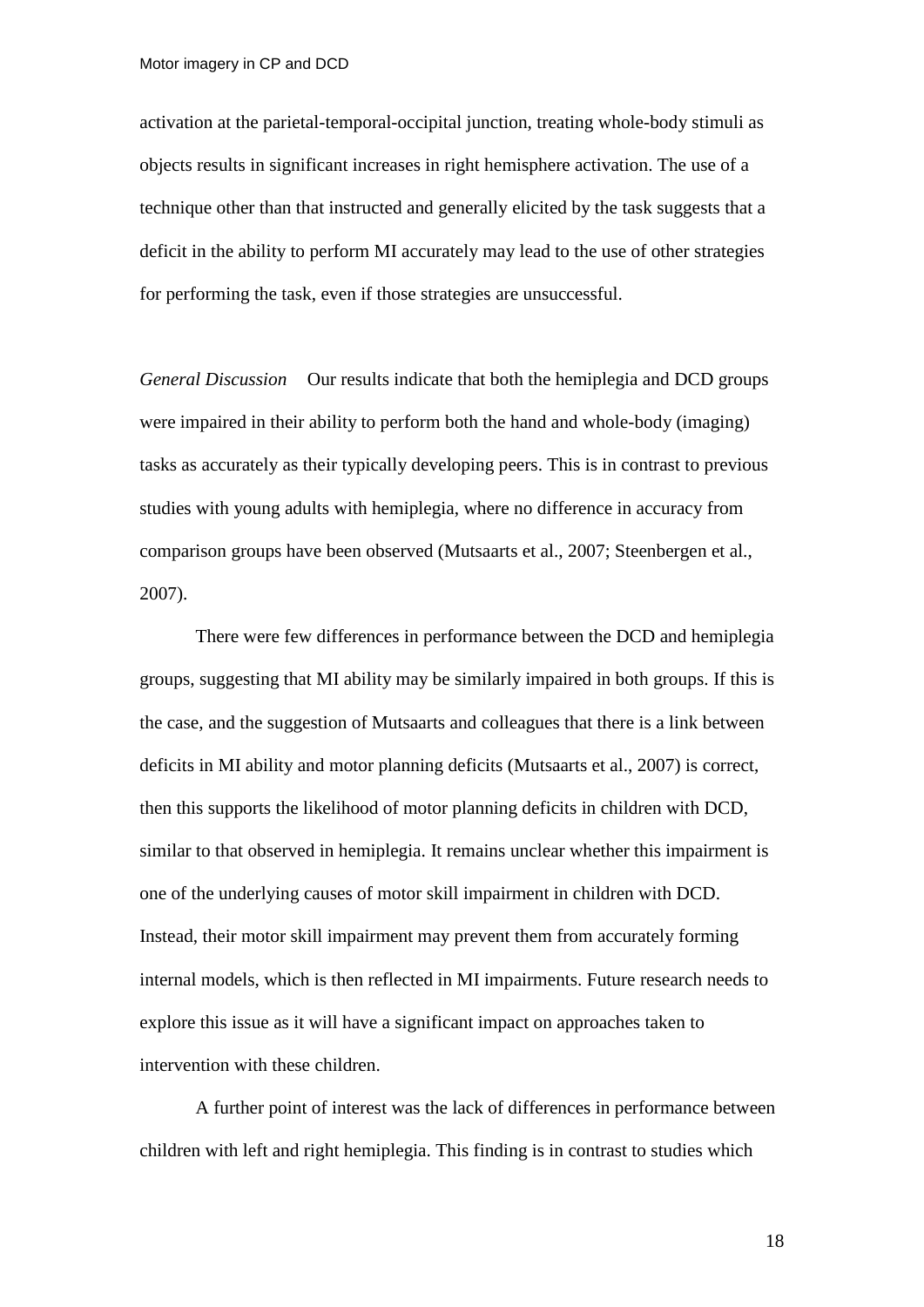have shown planning deficits are restricted to individuals with right-sided hemiplegia (i.e. left brain damage) (e.g. Steenbergen et al., 2004) and the study of Mutsaarts and colleagues (2007), which reported atypical RT patterns on a MI task in right-sided hemiplegia, but not left sided. There is support from previous studies for the suggestion that individuals with right-sided hemiplegia only would be impaired in their ability to utilise MI suggesting left hemisphere dominance in MI tasks (Kosslyn et al., 1998; Tomasino, Toraldo, & Rumiati, 2003). It is interesting then that we did not find any differences between children with left and right hemiplegia here. Our use of explicit MI instructions, not used in previous studies, may have decreased the likelihood of techniques other than MI being utilised, thereby highlighting MI deficits not previously observed in children with left-sided hemiplegia. Alternatively, the younger age of participants in our study may have been linked to the MI deficit observed generally in our hemiplegic group – as the children age, those with left-sided hemiplegia may show improvements in their imagery ability which are not experienced by those with right-sided hemiplegia due to the compromised development of the left side of the brain. Some of the discrepancies across studies might also be linked to variance in the location, extent and type of lesion underlying the hemiplegia, something that has not been considered in any of the studies to date. Further research with younger hemiplegic children, across a range of MI and planning tasks, is needed to clarify this issue further. It would also be useful to demonstrate that these MI deficits in hemiplegia are specific to motor imagery and are not linked to a general inability to perform mental rotation tasks. This could be done by examining their performance on a visual imagery task, such as the alphanumeric rotation task that we have previously utilised to demonstrate such specificity in children with DCD (Williams et al., 2006).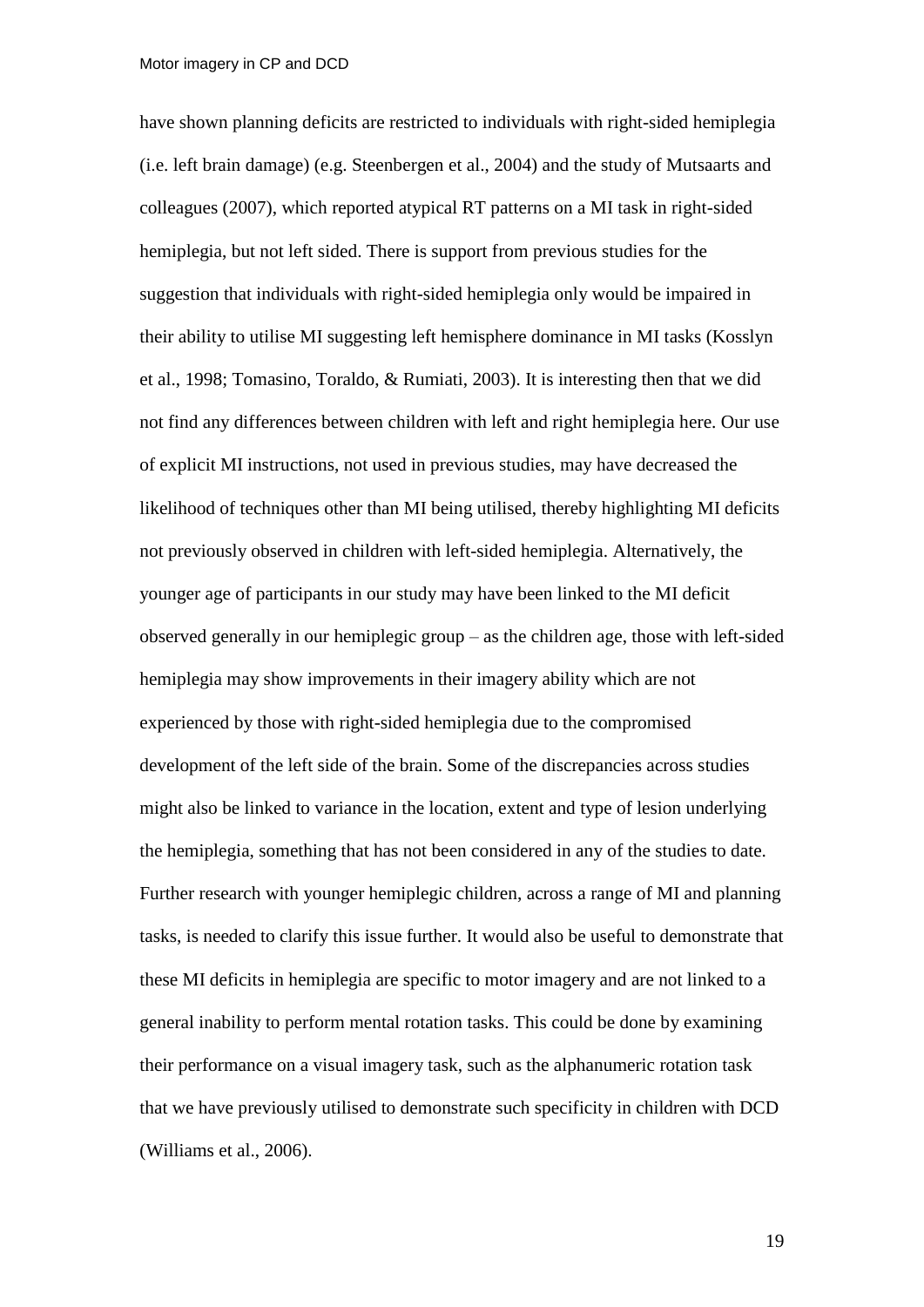As is the case for all studies attempting to measure internal cognitive processes, this study was limited by the fact that our tasks assess MI implicitly. Our results should be treated with some caution as without more direct evidence (e.g. neuroimaging), it is not possible to conclusively state that all children were utilising MI, though the significant laterality effects in the hand task indicate that MI was most likely used by all groups. This inference is based on comparison to typical response patterns observed in neuroimaging studies of the same or similar tasks (e.g. Kosslyn et al., 1998; Zacks et al., 2003). We were also limited in our comparison of left and right-sided hemiplegia, with insufficient data to compare the performance of each group on left and right-sided stimuli. Finally, although we were able to demonstrate that there was no significant intellectual impairment in our hemiplegia group, we did not have IQ estimates for our DCD or comparison groups. As such we cannot conclusively state that IQ did not have an impact on our findings.

In summary, this study found similar performance deficits in tasks that generally elicit the use of MI for children with mild spastic hemiplegia to those previously reported in children with DCD. We argue that these results support a reduced ability to utilise MI and lend support to the suggestion of an underlying motor planning deficit in both groups of children. It is unclear whether this deficit is the result of impaired neural networks or due to motor execution difficulties, but we do know that MI training can improve motor skill execution in children with DCD (Wilson et al., 2002). Given the similarities in performance between the hemiplegia and DCD groups here, MI training, which involves visual modelling, internal and external mental skill rehearsal and overt practice, may also benefit children with hemiplegia, as suggested by Steenbergen et al. (2009). Further investigation in both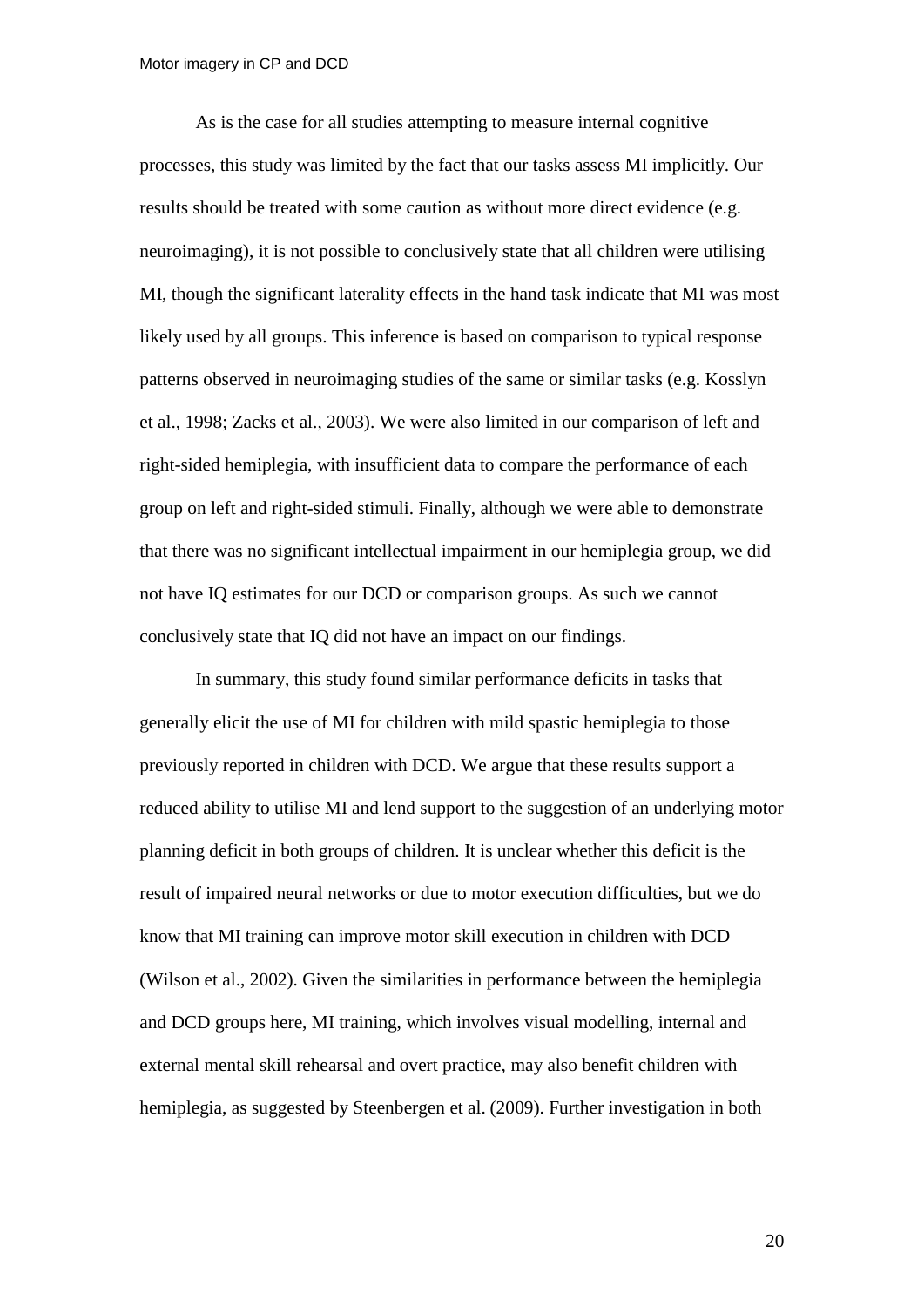groups is warranted and is likely to impact significantly on future intervention strategies.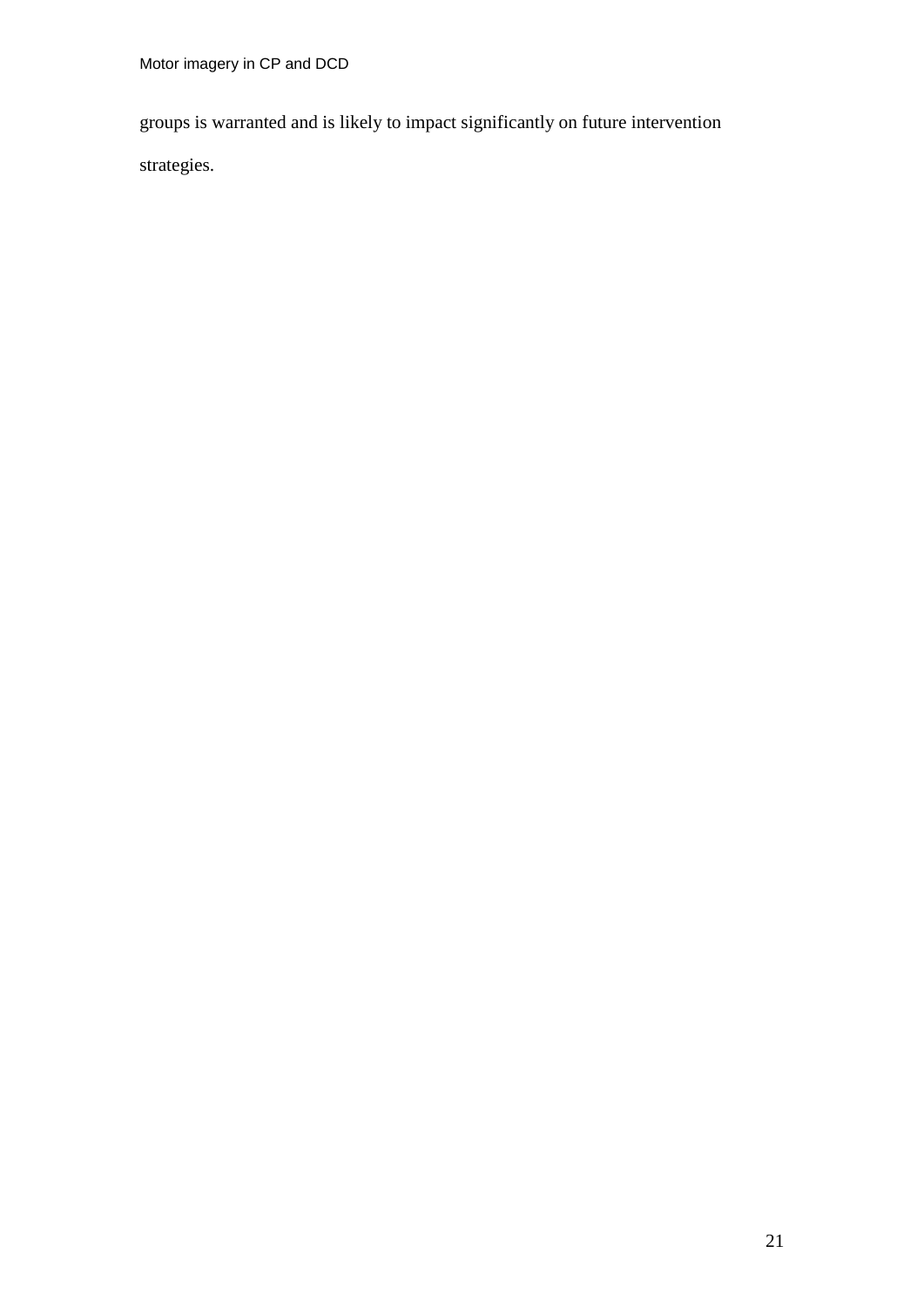# References

- Amick, M. M., Schendan, H. E., Ganis, G., & Cronin-Golomb, A. (2006). Frontostriatal circuits are necessary for visuomotor transformation: Mental rotation in Parkinson's disease. *Neuropsychologia, 44*, 339-349.
- APA; American Psychiatric Association. (1994). *Diagnostic and statistical manual of mental disorders* (4th ed.). Washington, DC: American Psychiatric Association.
- Blakemore, S.-J., Wolpert, D. M., & Frith, C. D. (2002). Abnormalities in the awareness of action. *Trends in Cognitive Sciences, 6*, 237-242.
- Caeyenberghs, K., van Roon, D., Swinnen, S. P., & Smits-Engelsman, B. C. M. (2009). Deficits in executed and imagined aiming performance in braininjured children. *Brain and Cognition, 69*, 154-161.
- Choudhury, S. (2007). Adolescent development of motor imagery in a visually guided pointing task. *Consciousness and Cognition, 16*, 886-896.
- Choudhury, S., Charman, T., Bird, V., & Blakemore, S.-J. (2007). Development of action representation during adolescence. *Neuropsychologia, 45*, 255-262.
- Crammond, D. J. (1997). Motor imagery: Never in your wildest dream. *Trends in Neuroscience, 20*, 54-57.
- de Lange, F. P., Hagoort, P., & Toni, I. (2005). Neural topography and content of movement representations. *Journal of Cognitive Neuroscience, 17*, 97-112.
- de Lange, F. P., Helmich, R. C., & Toni, I. (2006). Posture influences motor imagery: An fMRI study. *NeuroImage, 33*, 609-617.
- Decety, J. (1996). The neurophysiological basis of motor imagery. *Behavioural Brain Research, 77*, 45-52.
- Deconinck, F. J. A., Spitaels, L., Fias, W., & Lenoir, M. (2009). Is developmental coordination disorder a motor imagery deficit? *Journal of Clinical and Experimental Neuropsychology, 31*, 720-730.
- Flanagan, J. R., Vetter, P., Johansson, R. S., & Wolpert, D. M. (2003). Prediction precedes control in motor learning. *Current Biology, 13*, 146-150.
- Harris, I. M., Egan, G. F., Sonkkila, C., Tochon-Danguy, H. J., Paxinos, G., & Watson, J. D. G. (2000). Selective right parietal lobe activation during mental rotation. A parametric PET study. *Brain, 123*, 65-73.
- Henderson, S. E., & Sugden, D. A. (1992). *Movement Assessment Battery for Children.* London: The Psychological Corporation.
- Kosslyn, S. M., Digirolamo, G. J., Thompson, W. L., & Alpert, N. M. (1998). Mental rotation of objects versus hands: Neural mechanisms revealed by positron emission tomography. *Psychophysiology, 35*, 151-161.
- Maruff, P., Wilson, P. H., Trebilcock, M., & Currie, J. (1999). Abnormalities of imagined motor sequences in children with developmental coordination disorder. *Neuropsychologia, 37*, 1317-1324.
- Miller, F. (2005). *Cerebral Palsy*. New York: Springer Science + Business Media Inc.
- Mutsaarts, M., Steenbergen, B., & Bekkering, H. (2005). Anticipatory planning of movement sequences in hemiparetic cerebral palsy. *Motor Control, 9*, 439- 458.
- Mutsaarts, M., Steenbergen, B., & Bekkering, H. (2006). Anticipatory planning deficits and context effects in hemiparetic cerebral palsy. *Experimental Brain Research, 172*, 151-162.
- Mutsaarts, M., Steenbergen, B., & Bekkering, H. (2007). Impaired motor imagery in right hemiparetic cerebral palsy. *Neuropsychologia, 45*, 853-859.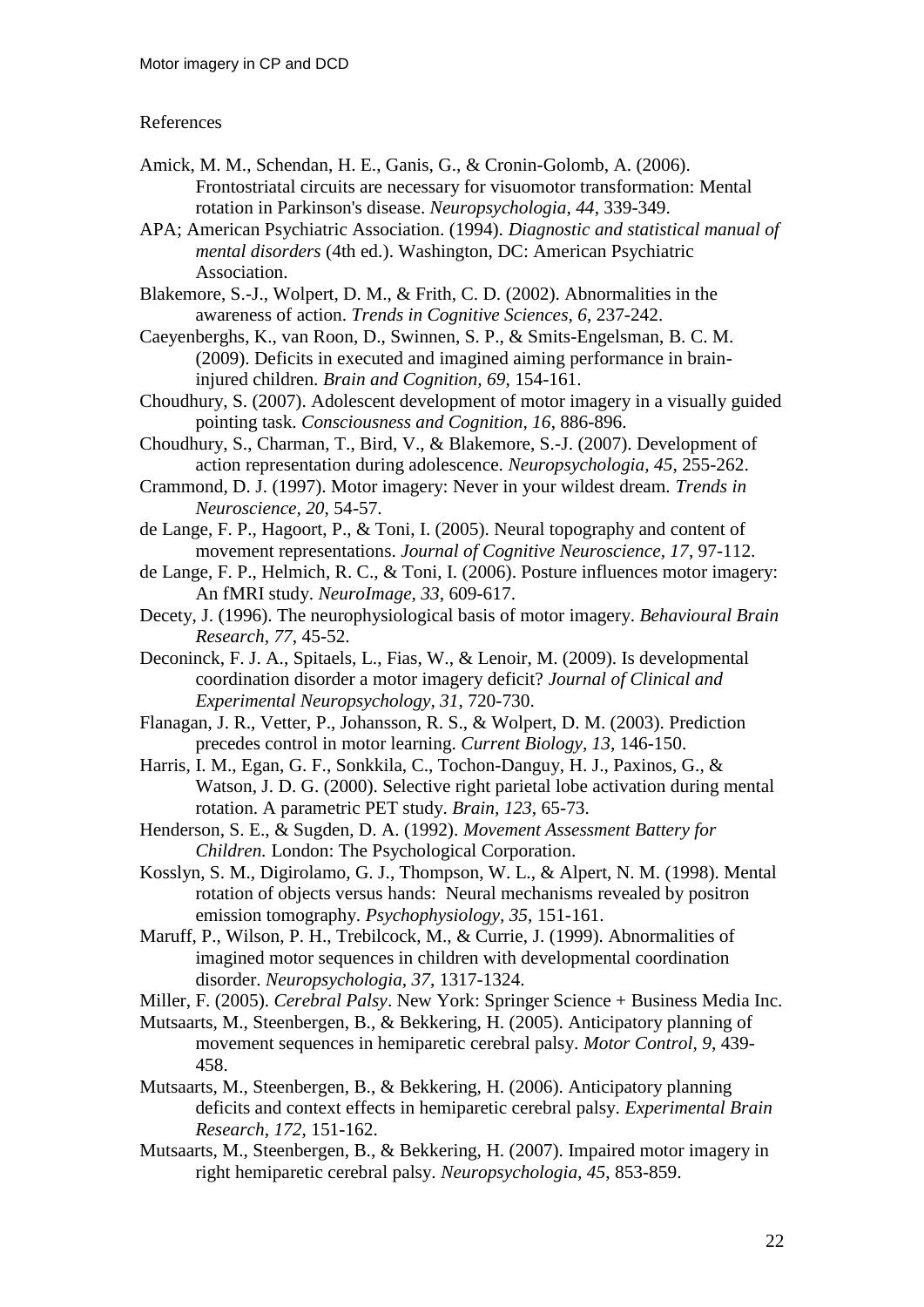- Parsons, L. M. (1994). Temporal and kinematic properties of motor behavior reflected in mentally simulated action. *Journal of Experimental Psychology: Human Perception and Performance, 20*, 709-730.
- Roelofs, K., van Galen, G. P., Keijsers, G. P. J., & Hoogduin, C. A. L. (2002). Motor initiation and execution in patients with conversion paralysis. *Acta Psychologia, 110*, 21-34.
- Sirigu, A., Daprati, E., Pradat-Diehl, P., Franck, N., & Jeannerod, M. (1999). Perception of self-generated movement following left parietal lesion. *Brain, 122*, 1867-1874.
- Sirigu, A., & Duhamel, J. R. (2001). Motor and visual imagery as two complementary but neurally dissociable mental processes. *Journal of Cognitive Neuroscience, 13*, 910-919.
- Sirigu, A., Duhamel, J. R., Cohen, L., Pillon, B., Dubois, B., & Agid, Y. (1996). The mental representation of hand movements after parietal cortex damage. *Science, 273*, 1564-1568.
- Steenbergen, B., Crajé, C., Nilsen, D. M., & Gordon, A. M. (2009). Motor imagery training in hemiplegic cerebral palsy: A potentially useful therapeutic tool for rehabilitation. *Developmental Medicine and Child Neurology, 51*, 690-696.
- Steenbergen, B., Meulenbroek, R. G. J., & Rosenbaum, D. A. (2004). Constraints on grip selection in hemiparetic cerebral palsy: effects of lesional side, end-point accuracy, and context. *Cognitive Brain Research, 19*, 145-159.
- Steenbergen, B., van Nimwegen, M., & Crajé, C. (2007). Solving a mental rotation task in congenital hemiparesis: Motor imagery versus visual imagery. *Neuropsychologia, 45*, 3324-3328.
- Thayer, Z. C., & Johnson, B. W. (2006). Cerebral processes during visuo-motor imagery of hands. *Psychophysiology, 43*, 401-412.
- Thayer, Z. C., Johnson, B. W., Corballis, M. C., & Hamm, J. P. (2001). Perceptual and motor mechanisms for mental rotation of human hands. *Neuro Report, 12*, 3433-3437.
- Tomasino, B., Rumiati, R. I., & Umiltá, C. A. (2003). Selective deficit of motor imagery as tapped by a left-right decision of visually presented hands. *Brain and Cognition, in press*.
- Tomasino, B., Toraldo, A., & Rumiati, R. I. (2003). Dissociation between the mental rotation of visual images and motor images in unilateral brain-damaged patients. *Brain and Cognition, 51*, 368-371.
- Wechsler, D. (1999). *Wechsler Abbreviated Scale of Intelligence Manual*. San Antonia, TX: Harcourt Assessment, Inc.
- Williams, J., Thomas, P. R., Maruff, P., Butson, M., & Wilson, P. H. (2006). Motor, visual and egocentric transformations in children with developmental coordination disorder. *Child: Care, Health and Development, 32*, 633-647.
- Williams, J., Thomas, P. R., Maruff, P., & Wilson, P. H. (2008). The link between motor impairment level and motor imagery ability in children with Developmental Coordination Disorder. *Human Movement Science, 27*, 270- 285.
- Wilson, P. H., Maruff, P., Butson, M., Williams, J., Lum, J., & Thomas, P. R. (2004). Internal representation of movement in children with developmental coordination disorder: A mental rotation task. *Developmental Medicine & Child Neurology, 46*, 754-759.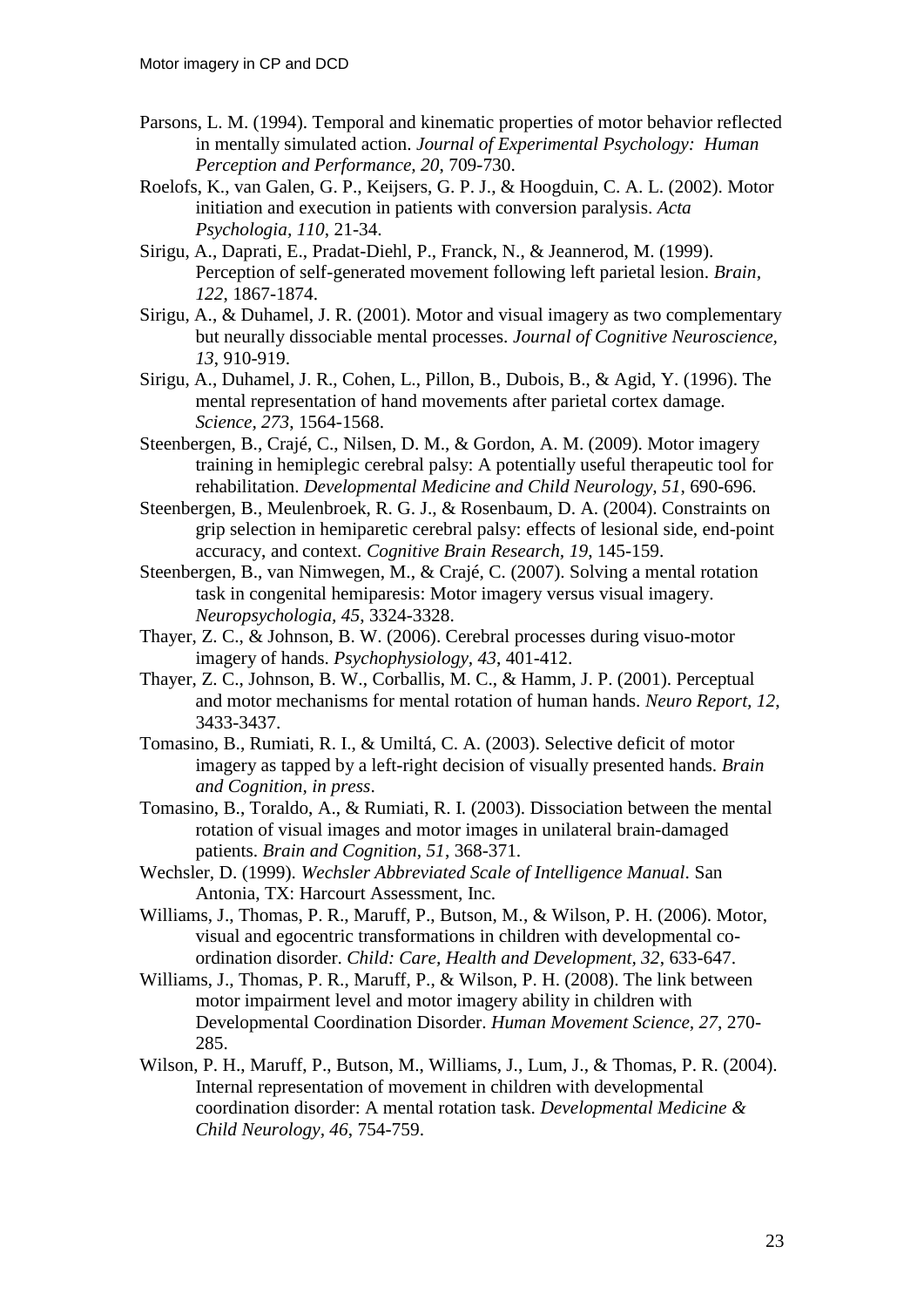- Wilson, P. H., Maruff, P., Ives, S., & Currie, J. (2001). Abnormalities of motor and praxis imagery in children with DCD. *Human Movement Science, 20*, 135- 159.
- Wilson, P. H., Maruff, P., & McKenzie, B. E. (1997). Covert orienting of visuospatial attention in children with developmental coordination disorder. *Developmental Medicine & Child Neurology, 39*, 736-745.
- Wilson, P. H., Thomas, P. R., & Maruff, P. (2002). Motor imagery training ameliorates motor clumsiness in children. *Child Neurology, 17*, 491-498.
- Wolpert, D. M. (1997). Computational approaches to motor control. *Trends in Cognitive Sciences, 1*, 209-216.
- Zacks, J. M., Gilliam, F., & Ojemann, J. G. (2003). Selective disturbance of mental rotation by cortical stimulation. *Neuropsychologia, 41*, 1659-1667.
- Zacks, J. M., Mires, J., Tversky, B., & Hazeltine, E. (2002). Mental spatial transformations of objects and perspective. *Spatial Cognition and Computation, 2*, 315-322.
- Zacks, J. M., Ollinger, J. M., Sheridan, M. A., & Tversky, B. (2002). A parametric study of mental spatial transformations of bodies. *NeuroImage, 16*, 857-872.
- Zacks, J. M., Rypma, B., Gabrieli, J. D. E., Tversky, B., & Glover, G. H. (1999). Imagined transformation of bodies: An fMRI investigation. *Neuropsychologia, 37*, 1029-1040.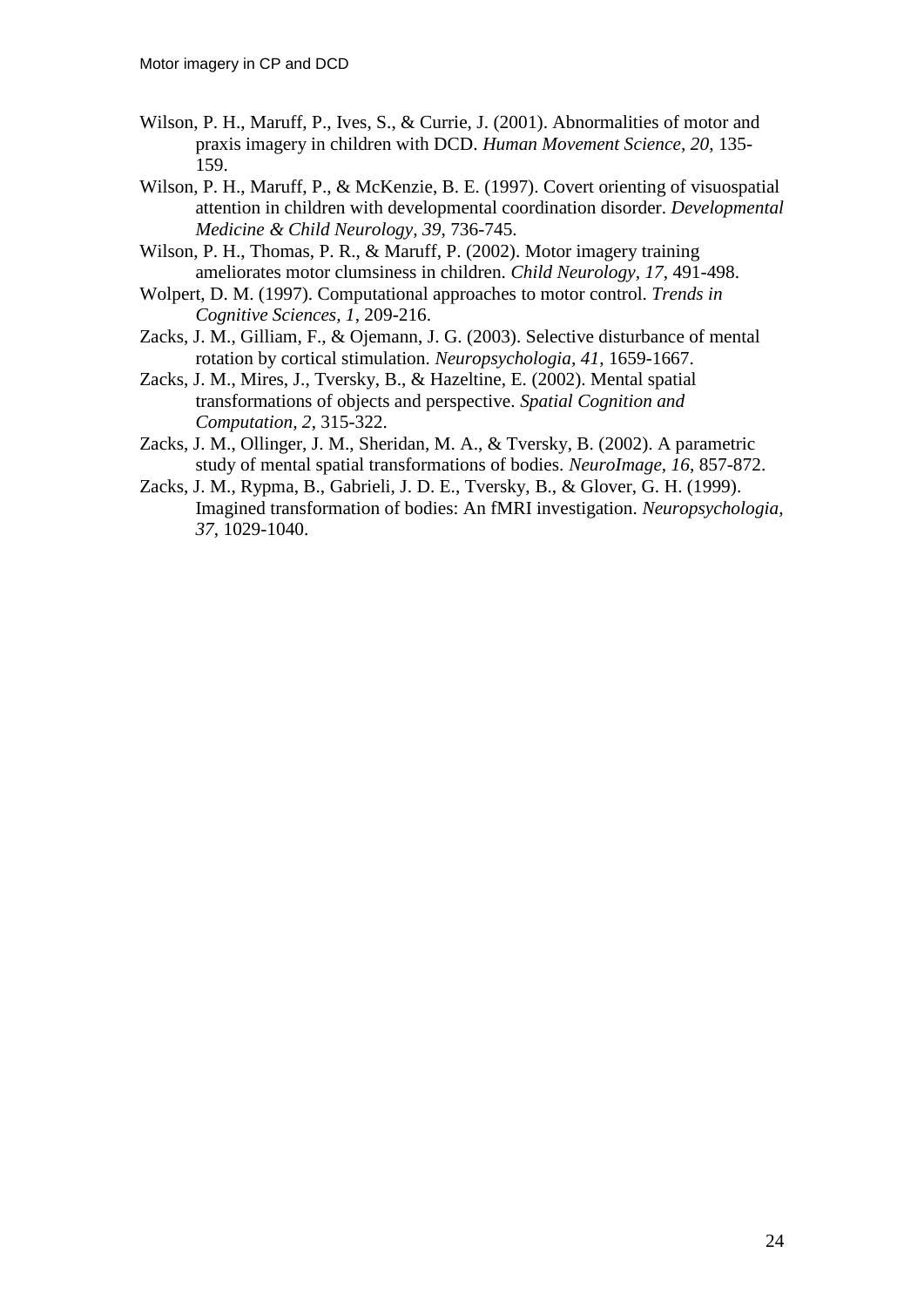*Figure 1.* Task stimuli. (a) Hand stimulus (left hand, 135° of rotation); (b) Wholebody stimulus (left arm out, 45°).



*Figure 2.* Hand task – (a) mean response time (ms) by angle (degrees) and (b) total mean accuracy.